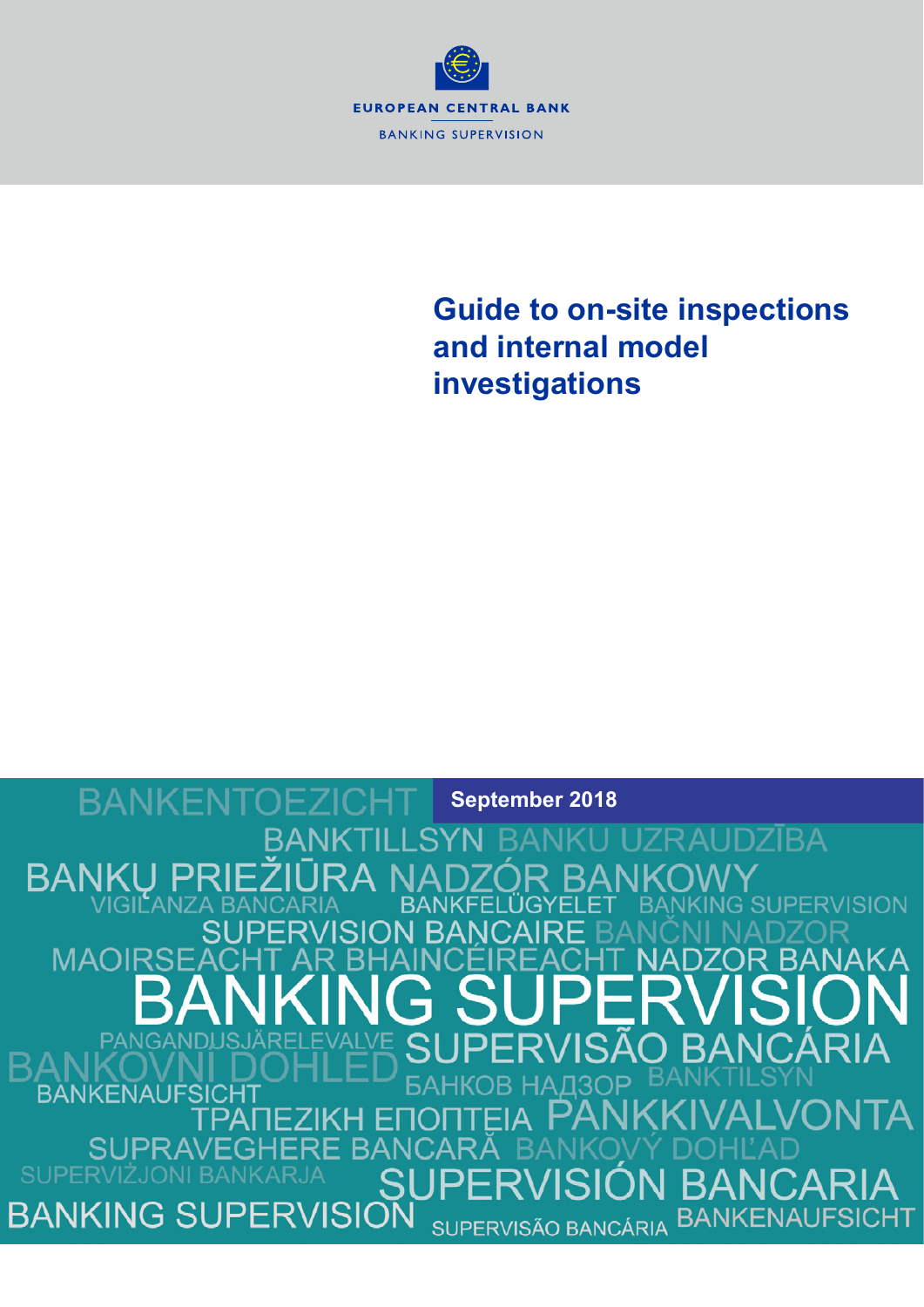# **Contents**

|                         | Conducting on-site inspections and internal model investigations<br>$\overline{2}$ |                                                                    |                 |  |  |
|-------------------------|------------------------------------------------------------------------------------|--------------------------------------------------------------------|-----------------|--|--|
|                         |                                                                                    | Introduction                                                       | $\overline{2}$  |  |  |
| 1                       | <b>General framework for inspections</b>                                           |                                                                    |                 |  |  |
|                         | 1.1                                                                                | Organisation of the supervision of SIs                             | 4               |  |  |
|                         | 1.2                                                                                | Decision-making process for inspections                            | 5               |  |  |
|                         | 1.3                                                                                | Objective of inspections                                           | $6\phantom{1}6$ |  |  |
|                         | 1.4                                                                                | Independence of inspections                                        | $\overline{7}$  |  |  |
|                         | 1.5                                                                                | Role of the HoM                                                    | $\overline{7}$  |  |  |
|                         | 1.6                                                                                | Composition of the inspection team                                 | $\overline{7}$  |  |  |
|                         | 1.7                                                                                | Cross-border cooperation                                           | 8               |  |  |
| $\overline{\mathbf{2}}$ | <b>Inspection process</b>                                                          |                                                                    |                 |  |  |
|                         | 2.1                                                                                | Overview of the different steps of an inspection                   | $\overline{9}$  |  |  |
|                         | 2.2                                                                                | Description of the main steps of an inspection                     | $\overline{9}$  |  |  |
|                         | 2.3                                                                                | <b>Inspection outcomes</b>                                         | 15              |  |  |
| 3                       |                                                                                    | <b>Applicable principles for inspections</b>                       | 19              |  |  |
|                         | 3.1                                                                                | Inspection team's supervisory and investigatory powers             | 19              |  |  |
|                         | 3.2                                                                                | Inspection team's practices                                        | 20              |  |  |
|                         | 3.3                                                                                | Inspected legal entities' rights and the supervisor's expectations | 22              |  |  |
|                         | 3.4                                                                                | Language used during the inspection                                | 26              |  |  |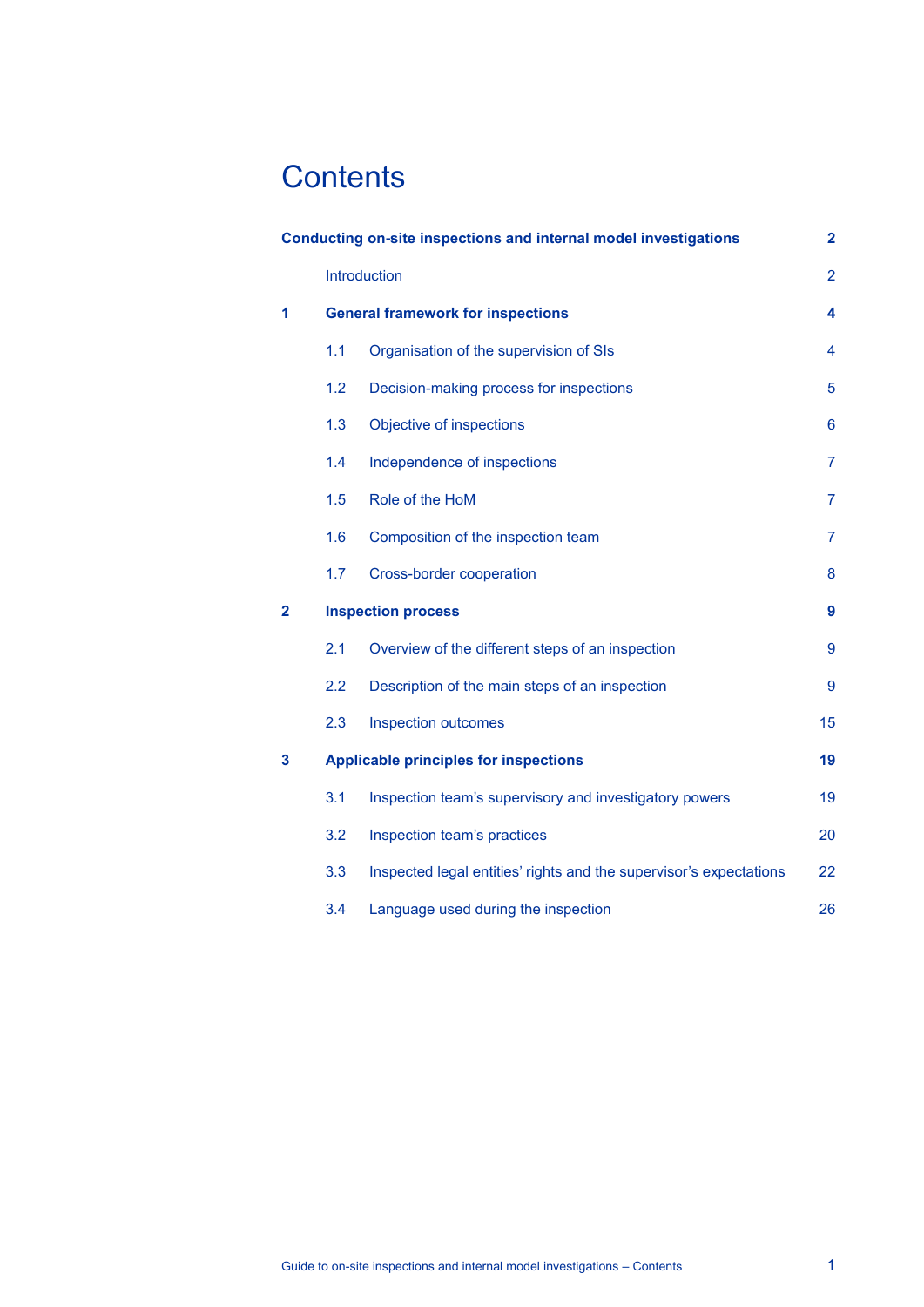# <span id="page-2-0"></span>Conducting on-site inspections and internal model investigations

## <span id="page-2-1"></span>**Introduction**

In accordance with Council Regulation 1024/2013 of 15 October 2013 (the **SSM**  Regulation)<sup>[1](#page-2-2)</sup>, the supervisory authority of the European Central Bank (ECB) over supervised entities is exercised through off and on-site supervision, the combination of which aims to ensure a detailed and thorough analysis of the supervised entities' business. On-site supervision is performed through on-site inspections (**OSIs**) or internal model investigations (**IMIs**) (hereinafter referred to together as "**inspections**"), as stipulated in Article 12 of the SSM Regulation.

For the sake of simplicity, in this document we distinguish between **OSIs,** which are in-depth investigations of risk, risk controls and governance, and **IMIs**, which are indepth assessments of internal models used for the calculation of own fund requirements, in particular with regard to methodologies, economic appropriateness, risks, risk controls and governance. Both types of inspection are carried out on the basis of a predefined scope, timeline and set of resources. The outcome of an inspection is a report detailing the findings.

The **ECB** is publishing this Guide, drafted with the assistance of the national competent authorities (**NCAs**) of the Member States participating in the Single Supervisory Mechanism (**SSM**), in the framework of its transparency policy. The objective of the Guide is to provide a useful reference document for the supervised entities and other legal entities for which the ECB has decided to launch an on-site inspection, as well as for the work of the on-site inspection teams. The Guide describes the inspection process, from the decision to launch the inspection to the follow-up stage, and sets out the best practices to foster fruitful cooperation between the entities being inspected and the inspection teams.

The Guide applies to the inspections conducted in (i) significant institutions (**SIs**), [2](#page-2-3) (ii) less significant institutions (**LSIs**), when the ECB decides to exercise directly all the relevant supervisory powers for an LSI, $^3$  $^3$  and (iii) other legal entities as referred to in Article 10(1) of the SSM Regulation, in particular third parties to whom credit institutions have outsourced functions or activities, and any other undertaking included in supervision on a consolidated basis where the ECB is the consolidating

<span id="page-2-2"></span>j

Council Regulation (EU) No 1024/2013 of 15 October 2013 conferring specific tasks on the European Central Bank concerning policies relating to the prudential supervision of credit institutions (OJ L 287, 29.10.2013, p. 63).

<span id="page-2-3"></span><sup>2</sup> As defined by Article 6(4) of the SSM Regulation. Inspections are conducted in accordance with Article 12 of the same Regulation.

<span id="page-2-4"></span>In accordance with Article 6(5)(b) of the SSM Regulation.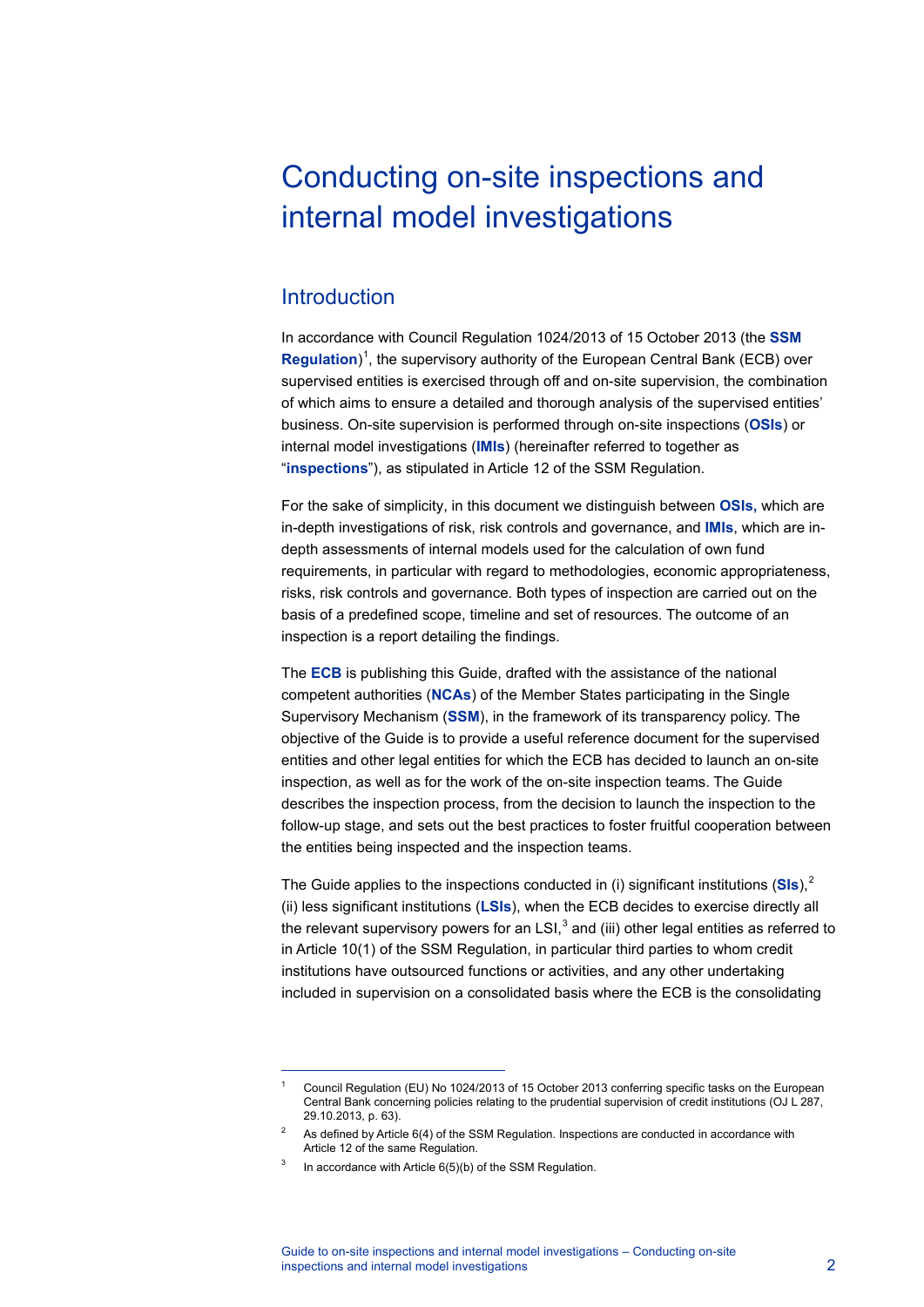supervisor<sup>[4](#page-3-0)</sup>. The term "**inspected legal entity**" is used for each. In particular, the ECB may carry out inspections in:

- Member States participating in the SSM (hereinafter "participating Member States"), with the assistance of NCAs;
- Member States of the European Union (EU) not participating in the SSM (hereinafter "non-participating Member States");
- non-FU countries.<sup>[5](#page-3-1)</sup>

This Guide is not, however, a legally binding document and cannot in any way replace the legal requirements laid down in the relevant applicable Union law. In the case of divergences between the relevant applicable law and the Guide, the former will prevail.

Inspections dedicated to areas which do not fall within the scope of the supervisory tasks conferred upon the ECB are also not included in this Guide. This is the case, for example, with inspections related to consumer protection or the use of the financial system for the purposes of -money laundering or terrorist financing arrangements,[6](#page-3-2) as such inspections remain under the responsibility of each participating Member State.

Planned inspections are in general included in the simplified supervisory examination programmes (SEPs)<sup>[7](#page-3-3)</sup> which are drawn up for each SI for a period of 12 months and discussed by the Joint Supervisory Team coordinator (JSTC) and institutions beforehand.

This Guide comprises the following three sections:

- Section 1: general framework;
- Section 2: inspection process;
- Section 3: applicable principles for inspections.

j

In accordance with Article 12(1) of the SSM Regulation.

<span id="page-3-3"></span><span id="page-3-2"></span><span id="page-3-1"></span><span id="page-3-0"></span><sup>5</sup> For more information see Section 1.7 "Cross-border cooperation".

 $6$  See recitals 28 and 29 of the SSM Regulation.

The simplified SEP is a provisional high-level timeline for the main planned supervisory activities (offsite and on-site) that require the direct involvement of the institution.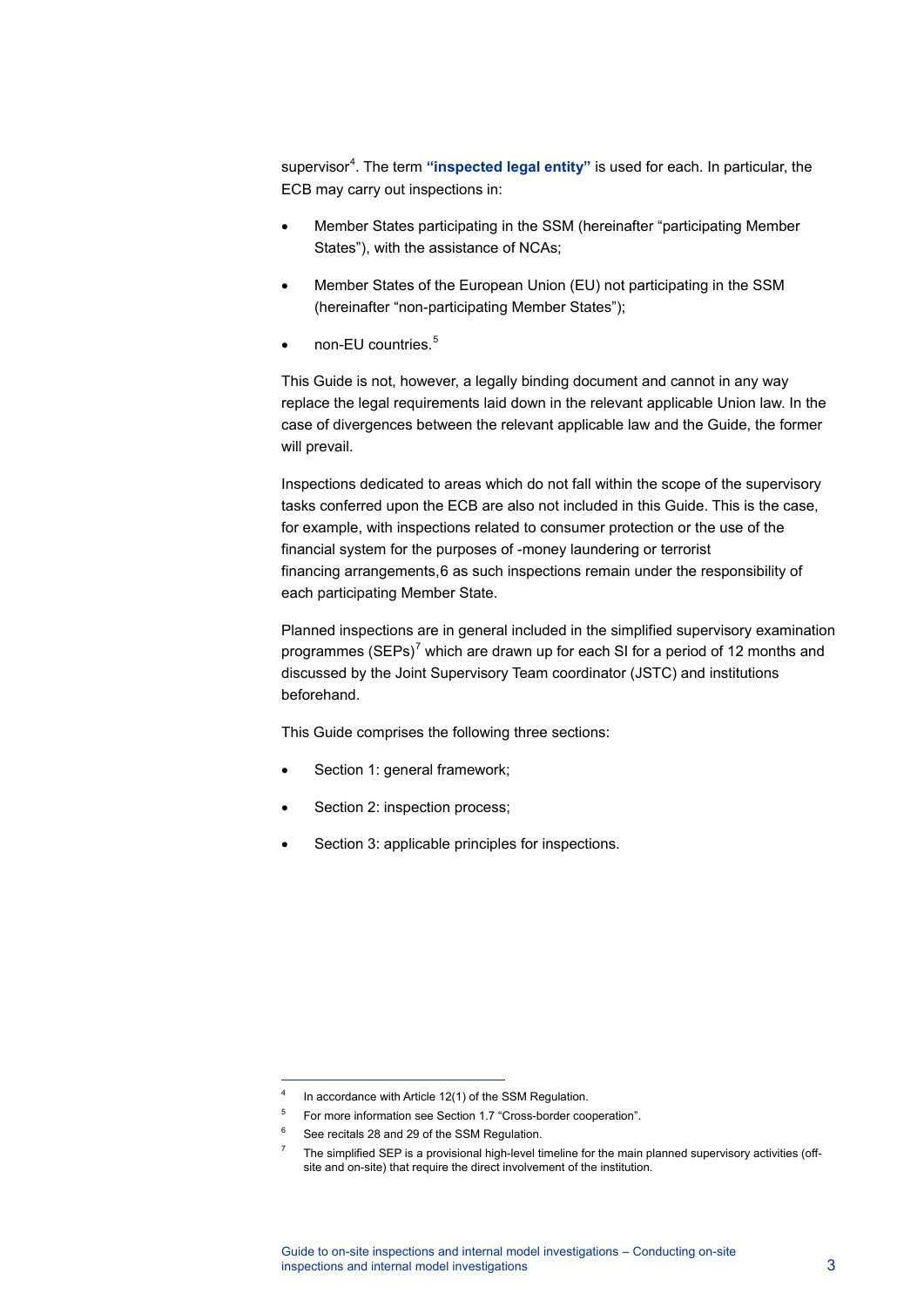## <span id="page-4-0"></span>1 General framework for inspections

### 1.1 Organisation of the supervision of SIs

<span id="page-4-1"></span>Since November 2014 the ECB has been responsible for the direct supervision of SIs, as envisaged by Article 4 of the SSM Regulation and Articles 43 to 69 of ECB Regulation No 468/2014 of 16 April 2014 (**SSM Framework Regulation**). [8](#page-4-2)

### 1.1.1 Main provisions related to inspections in SIs

The main provisions governing inspections in SIs are based on the following three texts:

- the SSM Regulation, in particular Article 12;
- the SSM Framework Regulation, in particular Articles 143 to 146;
- Directive 2013/36/EU of 26 June 2013, also referred to as the "Capital Requirements Directive IV" (CRD IV)<sup>[9](#page-4-3)</sup>, in particular Article 65(3)(c) and Articles 52, 53, 97, 99 and 118, as transposed into the relevant national law.

### 1.1.2 Role of the Supervisory Board

<span id="page-4-2"></span>j

The Supervisory Board (SB) is the internal body of the ECB in charge of the planning and execution of the banking supervision tasks conferred on the ECB. In particular, the SB is entrusted with preparing the complete draft supervisory decisions which are adopted according to a non-objection procedure by the Governing Council in accordance with Article 26(8) of the SSM Regulation and Article 13g.2. of the Rules of Procedure of the ECB.

As envisaged by Article 12(3) of the SSM Regulation and Article 143 of the SSM Framework Regulation, all inspections are conducted on the basis of an ECB supervisory decision.

Requlation (EU) No 468/2014 of the European Central Bank of 16 April 2014 establishing the framework for cooperation within the Single Supervisory Mechanism between the European Central Bank and national competent authorities and with national designated authorities (SSM Framework Regulation) (OJ L 141, 14.5.2014, p.1).

<span id="page-4-3"></span><sup>9</sup> Directive 2013/36/EU of the European Parliament and of the Council of 26 June 2013 on access to the activity of credit institutions and the prudential supervision of credit institutions and investment firms (OJ L 176, 27.6.2013, p. 338).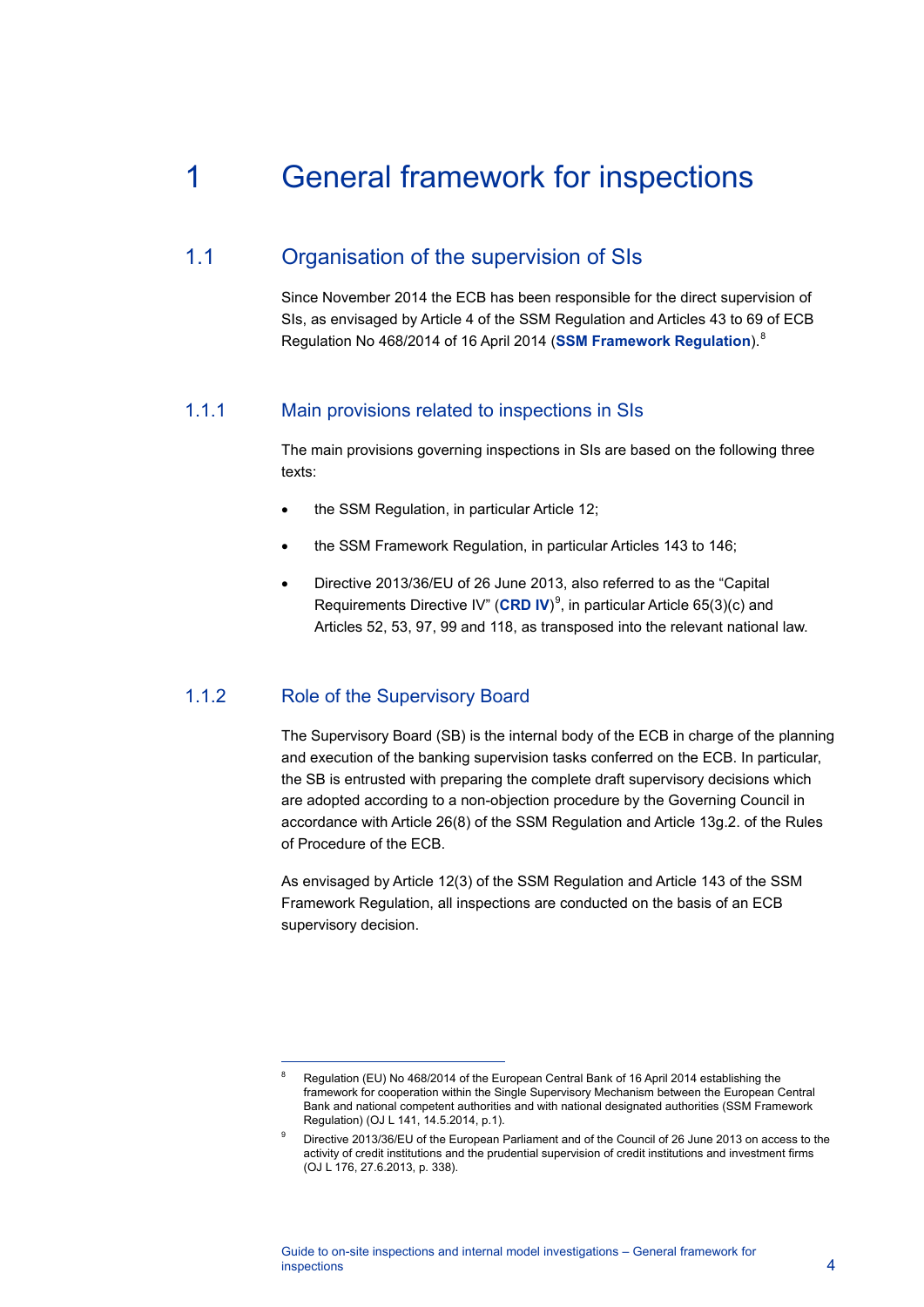### 1.1.3 Role of the Joint Supervisory Teams

A Joint Supervisory Team (**JST**) is assigned to the ongoing supervision of each SI. Each JST is composed of supervisors from the ECB and NCAs and headed by a coordinator, who is an ECB employee of the Directorate General in charge of the microprudential supervision of the SI. The JSTC is assisted by sub-coordinators working in the NCAs involved.

The JST contributes to on-site activities through, inter alia, (i) preparing the SEP, (ii) communicating with the inspection team during the inspection, and (iii) preparing recommendations or preparing/contributing to draft decisions<sup>[10](#page-5-1)</sup> resulting from the inspection findings and subsequently following up on any remedial actions or supervisory measures.

Meetings with the JSTs at the bank's premises and supervisory visits conducted by the JSTs as part of their overall supervisory function (e.g. an in-depth review or "deep dive" on a specific topic carried out at the inspected legal entities' premises over a number of days) are not inspections and fall outside of the scope of this Guide.

### 1.1.4 Role of the ECB in inspections

j

Inspections complement ongoing supervision. The ECB maintains a permanent indepth knowledge of the credit institution by performing ongoing off-site supervision, which mainly relies on the information reported by the credit institution, and through inspections to check, among other things, the accuracy of the information used to conduct ongoing supervision.

The relevant divisions within Directorate General Microprudential Supervision IV (DG MS IV), the Centralised On-site Inspections Division (COI) and the Internal Models Division (INM) are responsible for the ongoing monitoring of inspections and for ensuring that common, high quality standards are applied in all inspections. They cooperate closely with the JSTs and the NCAs to achieve this.

## <span id="page-5-1"></span>1.2 Decision-making process for inspections

<span id="page-5-0"></span>In accordance with Article 99 of CRD IV, inspections are decided upon on the basis of formal planning, which is adopted at least annually and adjusted during the course of the year. Inspections are conducted on the basis of the ECB's supervisory decision, which specifies the subject matter and purpose of each inspection.<sup>[11](#page-5-2)</sup>

<sup>&</sup>lt;sup>10</sup> The majority of internal model inspections result in a draft decision. In general, draft decisions on internal models are prepared by the ECB's Internal Models Division and reviewed by the JST before submission to the SB. See Section 2.3.1 for more details on inspection outcomes.

<span id="page-5-2"></span><sup>11</sup> Articles 9, 11 and 12 of the SSM Regulation and Articles 142 and 143 of the SSM Framework Regulation.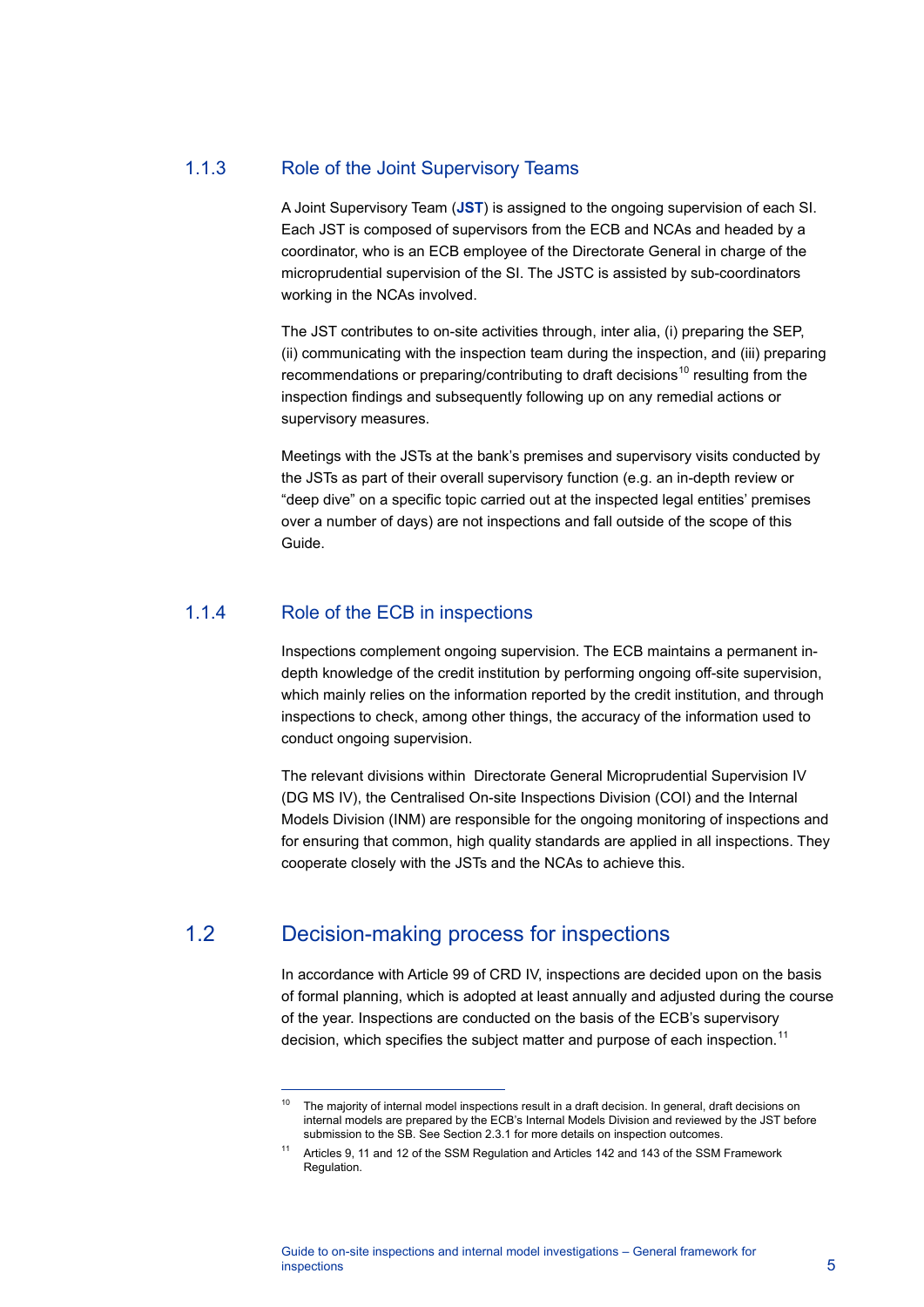While the planned inspections are part of the SEP, inspections without prior notification to the supervised entity are triggered in reaction to an event or incident which has arisen in a credit institution or group of credit institutions and which requires immediate supervisory action.

## 1.3 Objective of inspections

<span id="page-6-0"></span>Inspections aim to provide an in-depth analysis of various risks, internal control systems, business models and governance. Inspections are conducted within a predefined scope and timeframe at the premises of the inspected legal entities. However, if deemed necessary the scope and timeframe of the inspection can be changed while the inspection is in progress. More specifically, inspections aim to:

- examine and assess the level, nature and features of the inherent risks to which the entity is exposed, also taking into account its risk culture;
- examine and assess the appropriateness and quality of the inspected legal entity's corporate governance and internal control framework in the light of the nature of its business and risks;
- assess the inspected legal entity's control systems and risk management processes, focusing, in particular, on detecting weaknesses or vulnerabilities that could have an impact on its own funds;
- examine the quality of balance-sheet items and the financial situation of the inspected legal entity;
- assess the business model of the inspected legal entity;
- check the inspected legal entity's compliance with banking regulation, and, in the case of internal models, with the legal requirements pertaining to internal models used for the calculation of capital requirements (initial approval, material changes, extensions, roll-out, permanent partial use or reversion to less sophisticated approaches).

Inspections are carried out within the SSM as part of the overall supervisory process. In line with the supervisory principles for the functioning of the SSM, inspections must be:

- **Risk-based,** applying generally accepted concepts and techniques while prioritising efforts where higher risk or a lower level of control is perceived within the inspected area or activity.
- **Proportionate,** commensurate with the size, activities and risk profile of the inspected legal entity. The implementation of this principle also facilitates the effective allocation of on-site resources.
- **Intrusive, as the evolution of supervisory approaches has increasingly required** supervisors to delve more deeply into the inspected area or activity, with more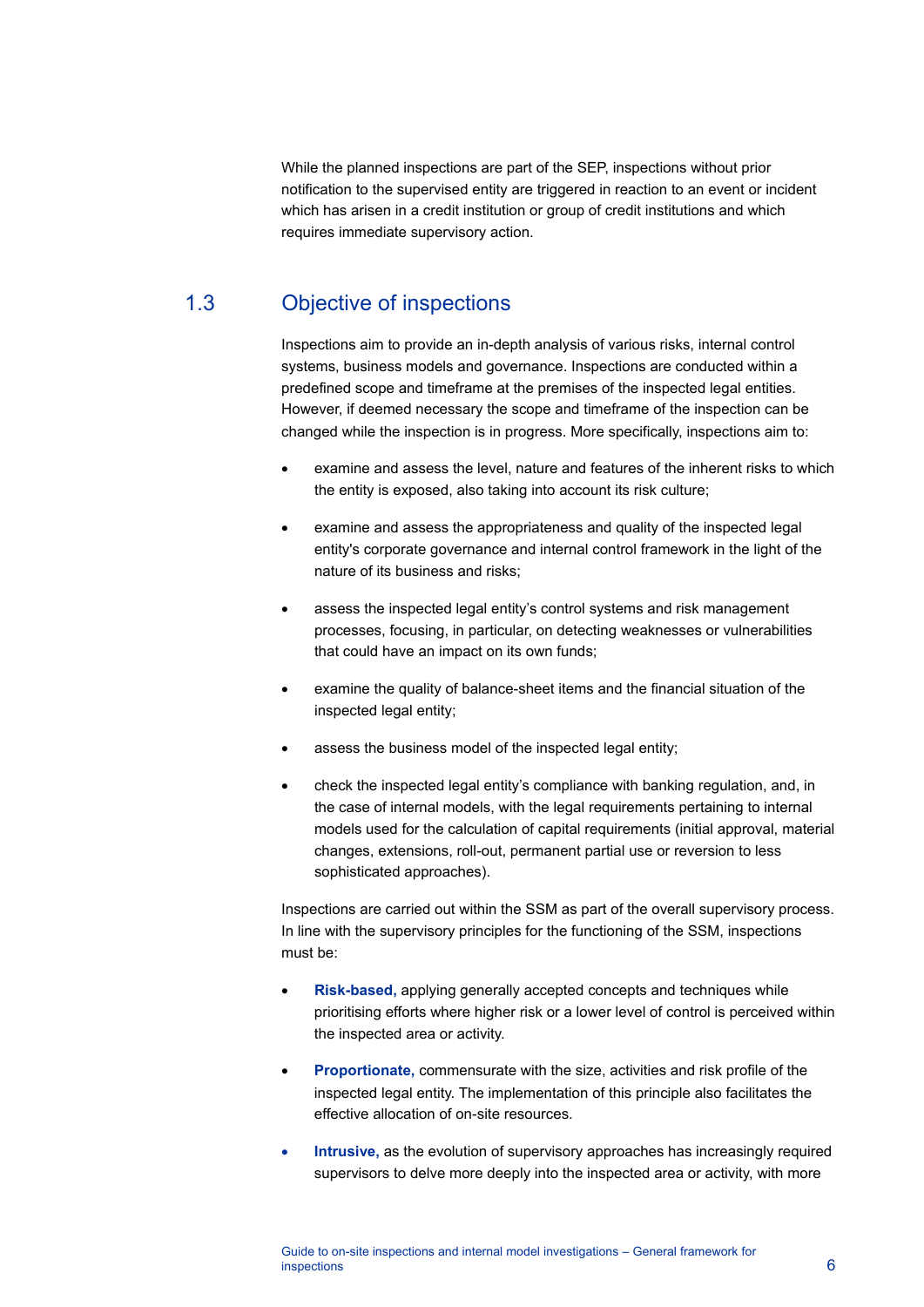judgement-based evaluations and a better understanding of the risk profiles and business lines of supervised financial institutions. Inspections play a key role in this regard, giving supervisors the opportunity to develop a more in-depth understanding based on the valuable knowledge provided by checking firsthand.

- **Forward-looking,** looking beyond present or historical figures to anticipate possible future impacts.
- <span id="page-7-0"></span>• **Action-oriented,** leading to remedial actions and/or corrective measures to be taken by the credit institution according to timelines monitored by the JST.

## 1.4 Independence of inspections

The Head of Mission (**HoM**) and the inspection team act independently of, but in cooperation with, the JST. Once the supervisory decision to carry out an inspection has been adopted, its implementation is under the sole responsibility of the HoM, who is in charge of producing a report that includes the findings of the inspection team.

## 1.5 Role of the HoM

<span id="page-7-1"></span>In accordance with Article 144 of the SSM Framework Regulation, the HoM is appointed by the ECB from among ECB or NCA staff to lead the inspection. In keeping with the independence principle between on-site and off-site tasks adopted by the ECB, a JST member can be part of an inspection team, but cannot be appointed as the HoM.

The HoM is the main contact person for the inspected legal entity on the topics reviewed during the inspection. The HoM manages the inspection team, organises the various steps of the inspection and is the only member of the inspection team to sign the inspection report. The HoM is responsible for keeping the relevant ECB divisions and managers informed of the mission's progress.

<span id="page-7-2"></span>In the event of a HoM being replaced due to unavailability, the JST notifies the inspected legal entity as soon as possible.

## 1.6 Composition of the inspection team

Article 144 of the SSM Framework Regulation provides that the ECB is in charge of the establishment and composition of inspection teams with the involvement of the NCAs.

The inspection team can be composed of ECB inspectors, supervisors employed by the NCA of the inspected legal entity's participating Member State, and supervisors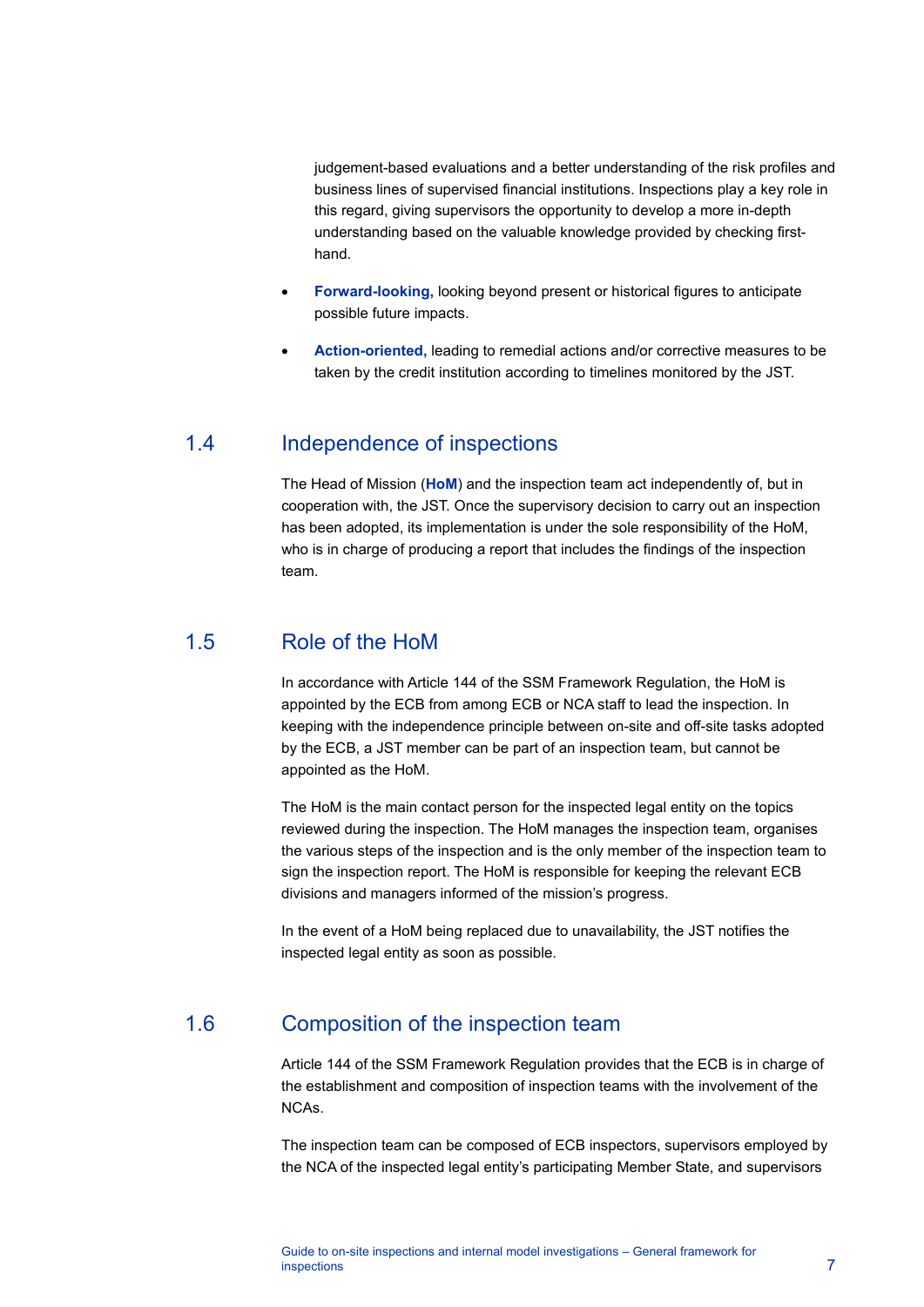from other NCAs, as well as JST members or other persons authorised by the ECB. Other persons authorised by the ECB might be, for example, external consultants who are considered as regular team members during the inspection. Regardless of their origin, all team members work on behalf of the ECB under the responsibility of the HoM. External firms are contractually obliged to comply with the ECB's strict professional secrecy requirements. They, and their staff, are required to sign individual confidentiality agreements to that effect.

<span id="page-8-0"></span>Members of the inspection team are appointed by the ECB in order to conduct all necessary inspections on the premises of the inspected legal entity.<sup>[12](#page-8-1)</sup>

## 1.7 Cross-border cooperation

j

Inspections decided upon by the ECB take into account any cooperation arrangements or agreements that have been established, in compliance with the relevant applicable legislation, with the supervisory authorities of the jurisdictions where the inspections are to be conducted. The inspections are only conducted (i) in line with such arrangements and (ii) with the consent of the relevant authorities of the jurisdiction(s) where the inspections are carried out.

<span id="page-8-1"></span><sup>&</sup>lt;sup>12</sup> Article 12(1) of the SSM Regulation and Article 143 of the SSM Framework Regulation.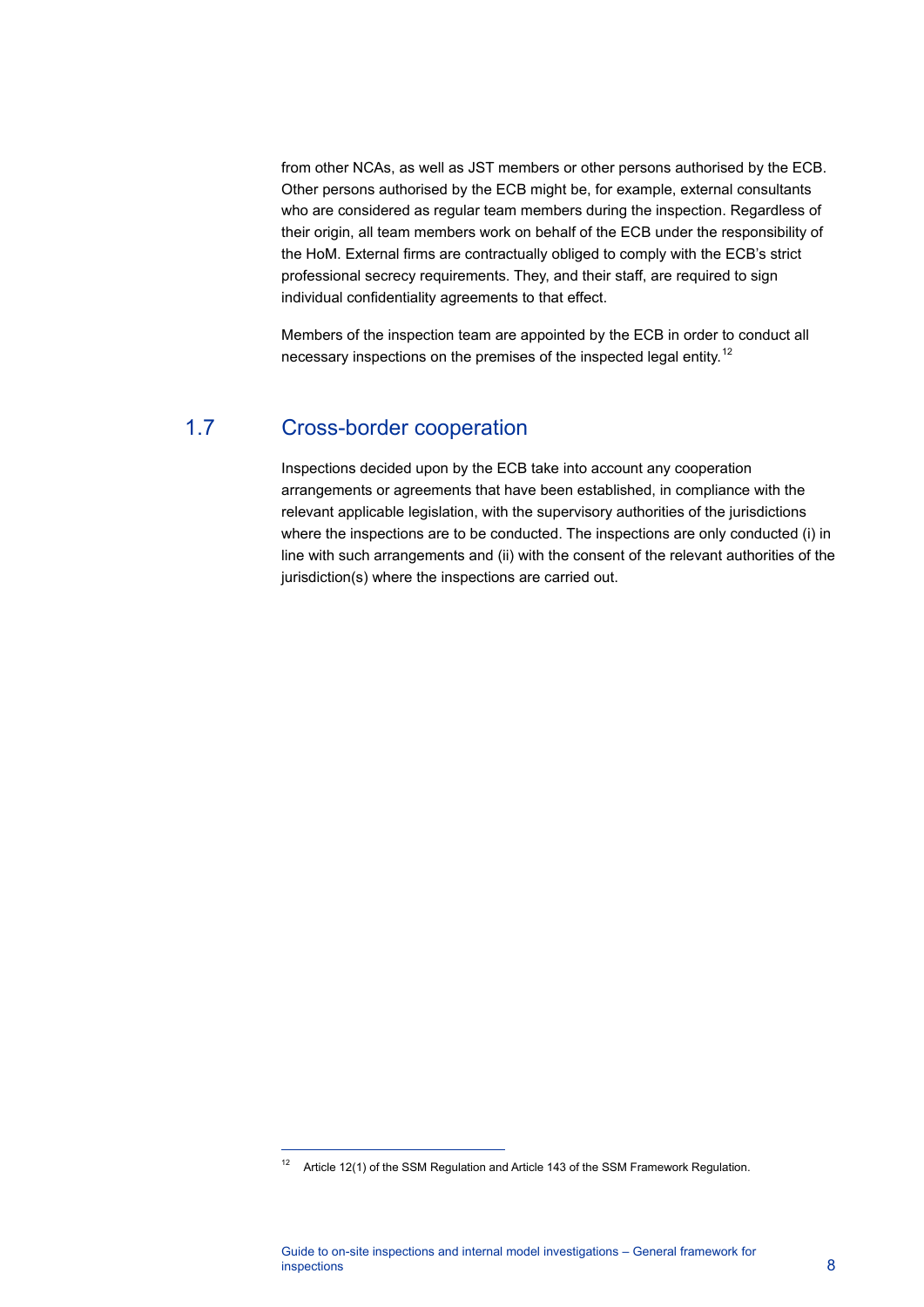## <span id="page-9-0"></span>2 Inspection process

## 2.1 Overview of the different steps of an inspection

<span id="page-9-1"></span>The diagram below outlines the steps involved in an inspection, each of which is explained in more detail afterwards.

#### **Figure 1**

Steps of an inspection

|                                                                                                                                                                                                                                                                                                                                                                                                                                                |                               |  |                                                                                                                                    | Reference of the<br>paragraph in the Guide |  |  |  |
|------------------------------------------------------------------------------------------------------------------------------------------------------------------------------------------------------------------------------------------------------------------------------------------------------------------------------------------------------------------------------------------------------------------------------------------------|-------------------------------|--|------------------------------------------------------------------------------------------------------------------------------------|--------------------------------------------|--|--|--|
|                                                                                                                                                                                                                                                                                                                                                                                                                                                |                               |  | 1) Notification of the inspection to the inspected entity                                                                          | 2.2.1                                      |  |  |  |
|                                                                                                                                                                                                                                                                                                                                                                                                                                                |                               |  | 2) First request for information                                                                                                   | 2.2.1                                      |  |  |  |
|                                                                                                                                                                                                                                                                                                                                                                                                                                                |                               |  | 3) Kick-off meeting                                                                                                                | 2.2.2                                      |  |  |  |
|                                                                                                                                                                                                                                                                                                                                                                                                                                                | The 8-step inspection process |  | 4) On-site fieldwork phase                                                                                                         | 2.2.2                                      |  |  |  |
|                                                                                                                                                                                                                                                                                                                                                                                                                                                |                               |  | 5) Exit meeting based on draft report                                                                                              | 2.2.3                                      |  |  |  |
|                                                                                                                                                                                                                                                                                                                                                                                                                                                |                               |  | 6) Final report                                                                                                                    | 2.2.3                                      |  |  |  |
|                                                                                                                                                                                                                                                                                                                                                                                                                                                |                               |  | 7) Closing meeting                                                                                                                 | 2.3.1                                      |  |  |  |
|                                                                                                                                                                                                                                                                                                                                                                                                                                                |                               |  | 8) Inspected entity's draft action plan<br>Inspected entity's final action plan<br>Follow-up of the inspected entity's action plan | 2.3.2                                      |  |  |  |
| Description of the main steps of an inspection<br><b>Preparatory phase</b>                                                                                                                                                                                                                                                                                                                                                                     |                               |  |                                                                                                                                    |                                            |  |  |  |
| <b>Confirmation step</b>                                                                                                                                                                                                                                                                                                                                                                                                                       |                               |  |                                                                                                                                    |                                            |  |  |  |
| In the initial step of the preparatory phase, the availability and readiness of all parties<br>involved is confirmed. For OSIs this is always a purely internal procedure. For IMIs it<br>may also involve the inspected legal entity: in most cases the ECB provides a<br>standardised package of templates that institutions are invited to submit even before<br>they apply for an internal model approval or model change (pre-application |                               |  |                                                                                                                                    |                                            |  |  |  |

## <span id="page-9-2"></span>2.2 Description of the main steps of an inspection

### 2.2.1 Preparatory phase

### Confirmation step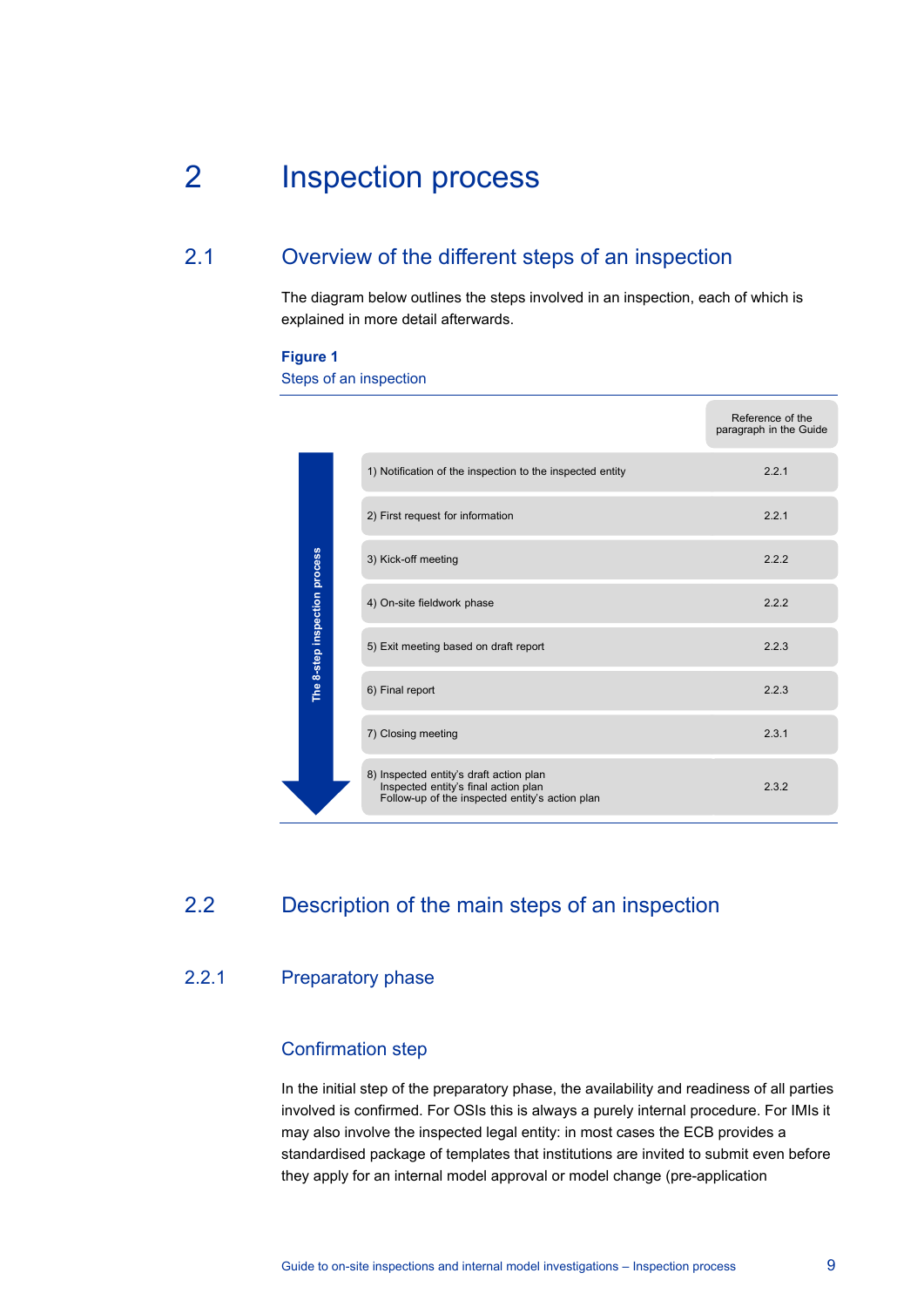package). These are intended to assist the inspection team with its preparations, and to provide an indication of whether the institution is ready to submit a formal application. In such cases the inspected legal entity receives feedback about the ECB's views on whether or not it is ready to submit an formal application.

### Notification of the commencement of an inspection

The HoM is formally appointed by means of a letter of appointment from the ECB.

Except under special circumstances (see Section 3.3.1, "Right to be informed of the start of the inspection"), the ECB notifies the inspected legal entity of its decision to launch an inspection. This usually happens a few weeks, but at least five working days, before the inspection is due to commence with the kick-off meeting.<sup>[13](#page-10-0)</sup>

The inspected legal entity is notified through a letter from the ECB to the inspected legal entity's nominee from the management board or supervisory board. If the inspection is conducted on a group of credit institutions with a parent company located in a participating Member State, or if the inspected legal entity is a subsidiary of a parent located in a participating Member State, the notification is generally sent to the parent, which in turn must inform the subsidiaries concerned of the upcoming inspection. The notification letter mentions the name of the HoM and the subject matter and purpose of the inspection.

### Inspection memo

To establish the most suitable plan to achieve the objectives of the inspection efficiently the HoM liaises with the responsible JSTC. In close cooperation they exchange relevant information and prepare an inspection memo setting out the rationale, scope and objectives of the inspection. Once the memo has been agreed and vetted by DG MS IV, the HoM assigns the various tasks to the inspection team members.

### First request for information

Before the kick-off meeting is held, the HoM informs the inspected legal entity of the identity of the team members who will participate in the inspection and as soon as possible sends a first request for information to the inspected legal entity. The request for information details the information the inspection team understands is necessary to have as a starting point for the inspection. If the institution has any questions regarding the requested information, it should not hesitate to contact the HoM and ask for clarification.

j

<span id="page-10-0"></span><sup>&</sup>lt;sup>13</sup> Article 145(1) of the SSM Framework Regulation.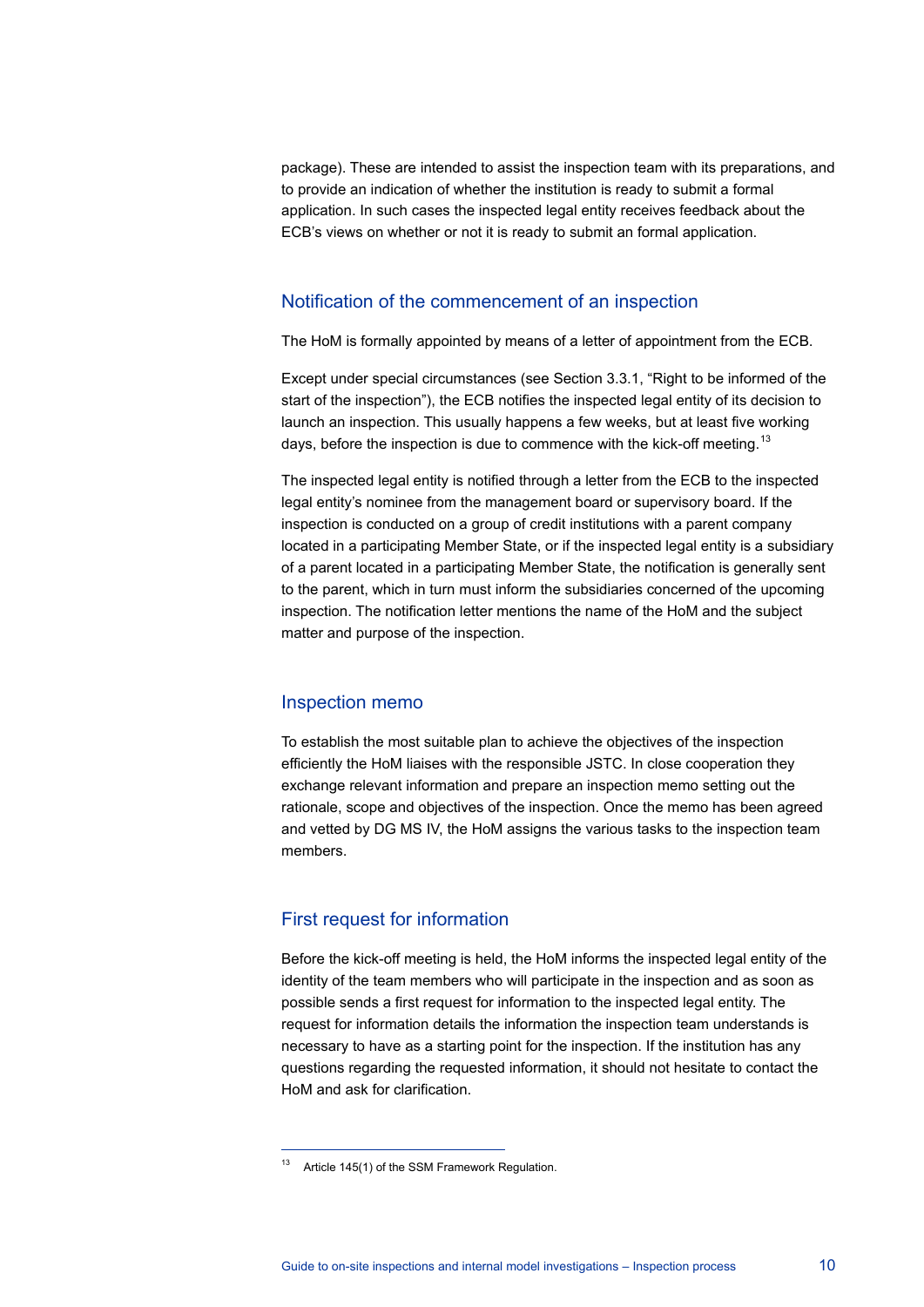As part of the first request for information, the HoM asks for a physical place to be made available for his/her team, along with all the necessary information technology (IT) and communication facilities to conduct the inspection (see Section 3.3.3, "Operating conditions"). The information requested generally includes the organisation chart of the inspected legal entity, a description of the procedures regarding the scope of the inspection and any other necessary information (e.g. data tapes with portfolio information). The inspected legal entity may be asked to provide documents or information mentioned in the first request for information before the kick-off meeting in order to allow for discussion at the meeting if required. During the course of the inspection additional information related to the scope of the inspection may also be requested.

### 2.2.2 Investigation phase

### Kick-off meeting

After the ECB has notified the inspected legal entity of the forthcoming inspection, the HoM contacts the relevant person in the entity to check whether the information to be provided before and at the kick-off meeting is available and to answer any questions about the request. Once this has been done, the HoM sets the date of the kick-off meeting. This meeting officially launches the inspection.

The kick-off meeting is the first official meeting between the inspected legal entity and the inspection team. It is organised and chaired by the HoM and is held on the premises of the inspected legal entity. As a rule, during the inspection all the meetings take place at the premises of the inspected legal entity (see Section 3.1, "Right of access to business premises").

The HoM informs the JSTC of the kick-off meeting. The JSTC, other JST members, and representatives from the relevant division within DG MS IV may attend the kickoff meeting.

To be effective, the kick-off meeting needs to be arranged with enough flexibility in terms of duration and participants. The entire inspection team should take part, unless its size or other circumstances require otherwise.

During this meeting, the HoM introduces the team to the inspected legal entity's management. The HoM uses this meeting to expand on the notification letter and to present in detail the objectives and scope of the inspection and the various steps involved, notably the planning of the first meetings.

A senior representative of the inspected legal entity should attend the kick-off meeting. This should be the member of the management body (with executive function) responsible for the topic to be inspected, and if no member of the management body (with executive function) is responsible for the topic, the relevant senior manager (hereinafter in both cases referred to as the 'respective manager'). If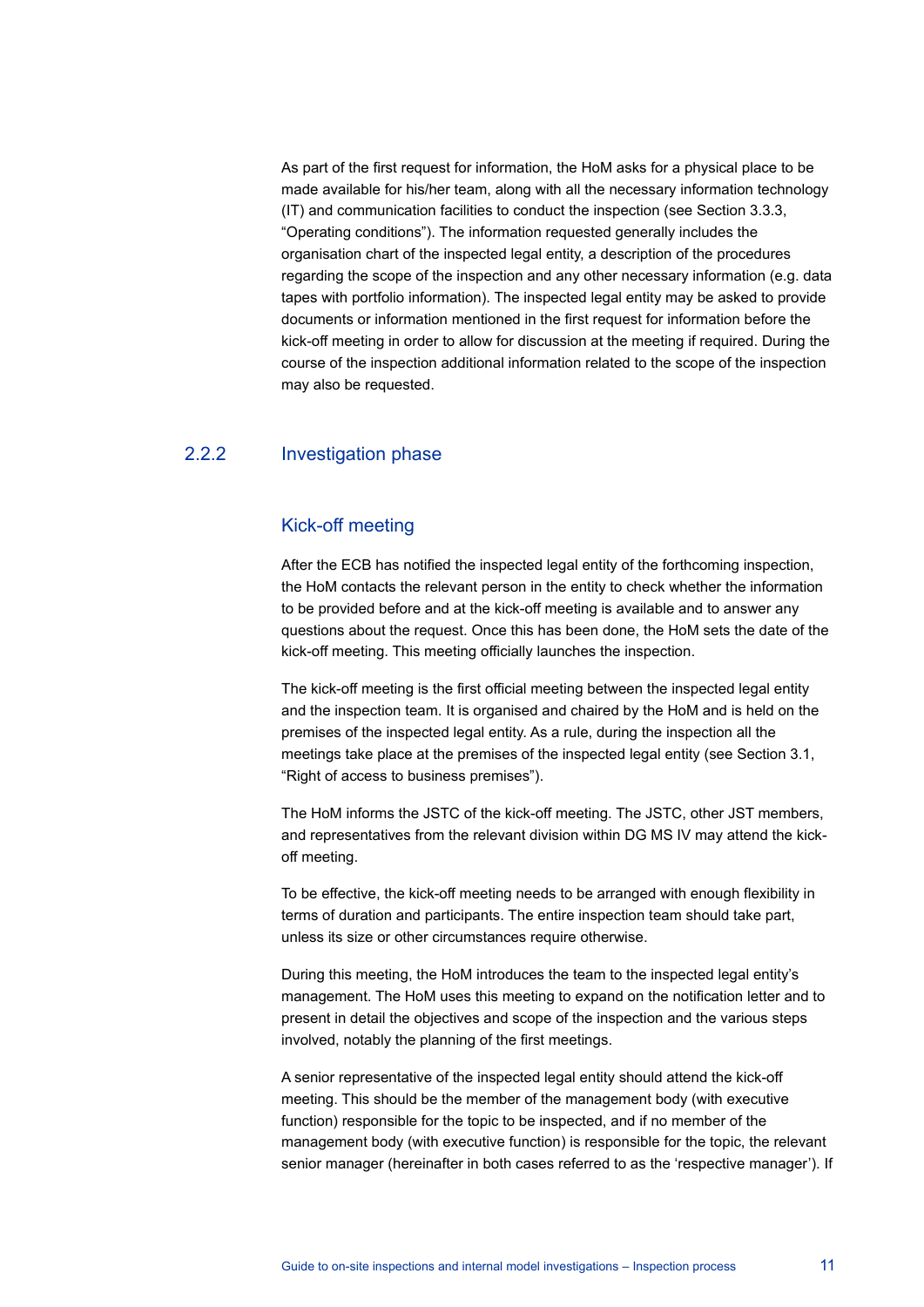necessary, the HoM may specify other persons who should attend. A first tentative timeline of the investigations may also be communicated.

On this occasion, the HoM may ask the inspected legal entity to give a general presentation on its organisational structure, business model, strategy and governance policy and procedures and on its main processes in the areas covered by the inspection. The HoM may also ask the inspected legal entity to identify the main contact persons for each topic, if applicable.

The inspected legal entity should use the kick-off meeting to clarify any questions it may have about the inspection. The inspection team may also use this opportunity to set deadlines for receiving any outstanding information requested.

### Execution of the work programme

After the kick-off meeting, the inspection team begins its investigations in the inspected legal entity's premises. The investigation phase consists of interviews and an examination of procedures, reports and files. Evidence is collected to ensure that an audit trail is in place for any weaknesses identified by the inspection team.

As a wide variety of inspection techniques exist, the list below is non-exhaustive.

- **Observation, information verification and analysis:** the aim is to check and analyse the information provided by the legal entity and to observe the related processes. Therefore it is necessary to grant the inspection team access to all the requested information and read-only access to all relevant IT systems (see Section 3.3.3, "Operating conditions"), as contemplated in Article 11 of the SSM Regulation.
- **Targeted Interviews:** by meeting with relevant staff at the inspected legal entity, the inspection team collects information about inspected areas and compares the documented processes and organisational structures with the practices at the entity. The team may challenge the interviewees on these. Significant interviews are attended by at least two inspectors.
- **Walk-through:** the aim of this inspection technique is to ensure that the process the inspected legal entity reports having in place is actually applied in practice. This also casts light on the consistency of the procedures, enabling the team to locate gaps or weaknesses in them.
- **Sampling/case-by-case examinations:** samples are taken (e.g. individual loan commitments or other business transactions) to validate the results of the examination and allow inspectors to gauge the quality of the institution's risk management. Furthermore, sampling plays an important role in locating problems and/or risks and helps to assess their severity. Methods of extrapolation may be used and will be made transparent to the inspected legal entity.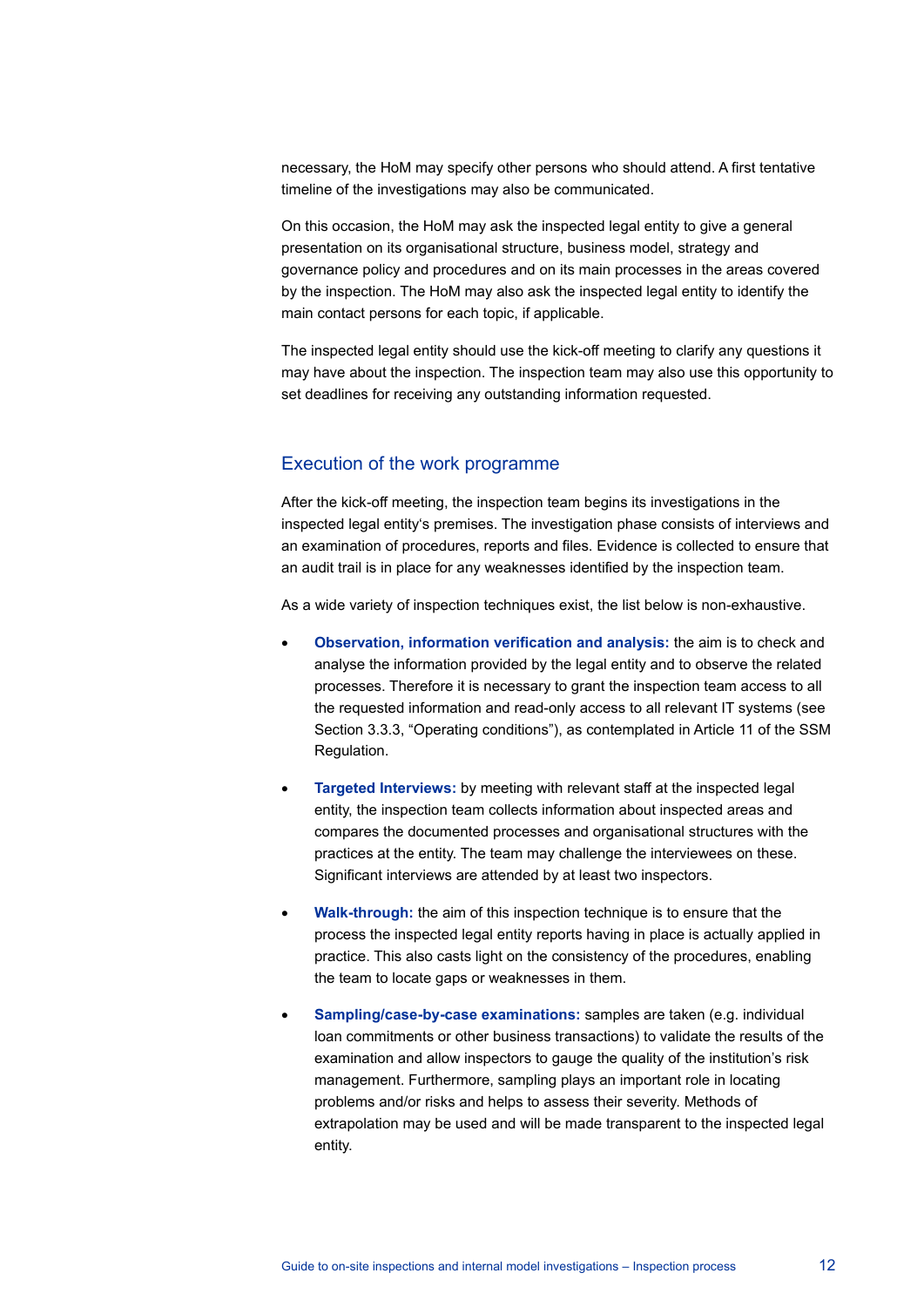- **Confirmation of data:** the integrity, accuracy and consistency of the inspected legal entity's data must be checked by recalculations, by performing a benchmarking analysis or even by requesting counterparty confirmation (circularisation).
- **Model testing:** the inspected legal entity is asked to test the performance of its models and their output under various hypothetical and historical market conditions (e.g. scenario analysis).

Over the course of the investigation phase, the inspection team has the possibility to hold status meetings with the inspected legal entity at working level to discuss preliminary facts and findings before the exit meeting is held (see Section 3.3.1 "Right to be informed of the inspection outcomes"). For this purpose the team may share draft documents with the inspected legal entity. The inspected legal entity also has the possibility, within reason, to request status meetings with the inspection team.

### 2.2.3 Reporting phase

The inspection findings are formalised in an inspection report or model assessment report (the term "report" is used to refer to both). The report stems from the conclusions of the investigations conducted throughout the inspection. It includes an executive summary, a table of findings, and the body of the report. Appendices may be added.

The findings of an inspection are categorised according to their actual or potential impact on the inspected legal entity's financial situation, level of own funds or own funds requirements covered by the inspection, internal governance, risk control and management. The impact is categorised as follows:

- (i) low impact (F1);
- (ii) moderate impact (F2);
- (iii) high impact (F3);
- (iv) very high impact (F4).

After completion the draft report is sent to the relevant division within DG MS IV (COI or INM) and to the relevant NCA for a consistency check, possibly involving discussions with the HoM. Taking into account feedback received from the consistency checks, the HoM produces the draft report to be shared with the inspected legal entity. For institutions which have requested to be addressed by the ECB in their national language the draft report is translated into the language chosen, unless the institution has agreed otherwise with the ECB (in general or for a specific document), as this accelerates the process. Institutions may choose to waive the right to receive the draft report in their national language with no effect on future procedures.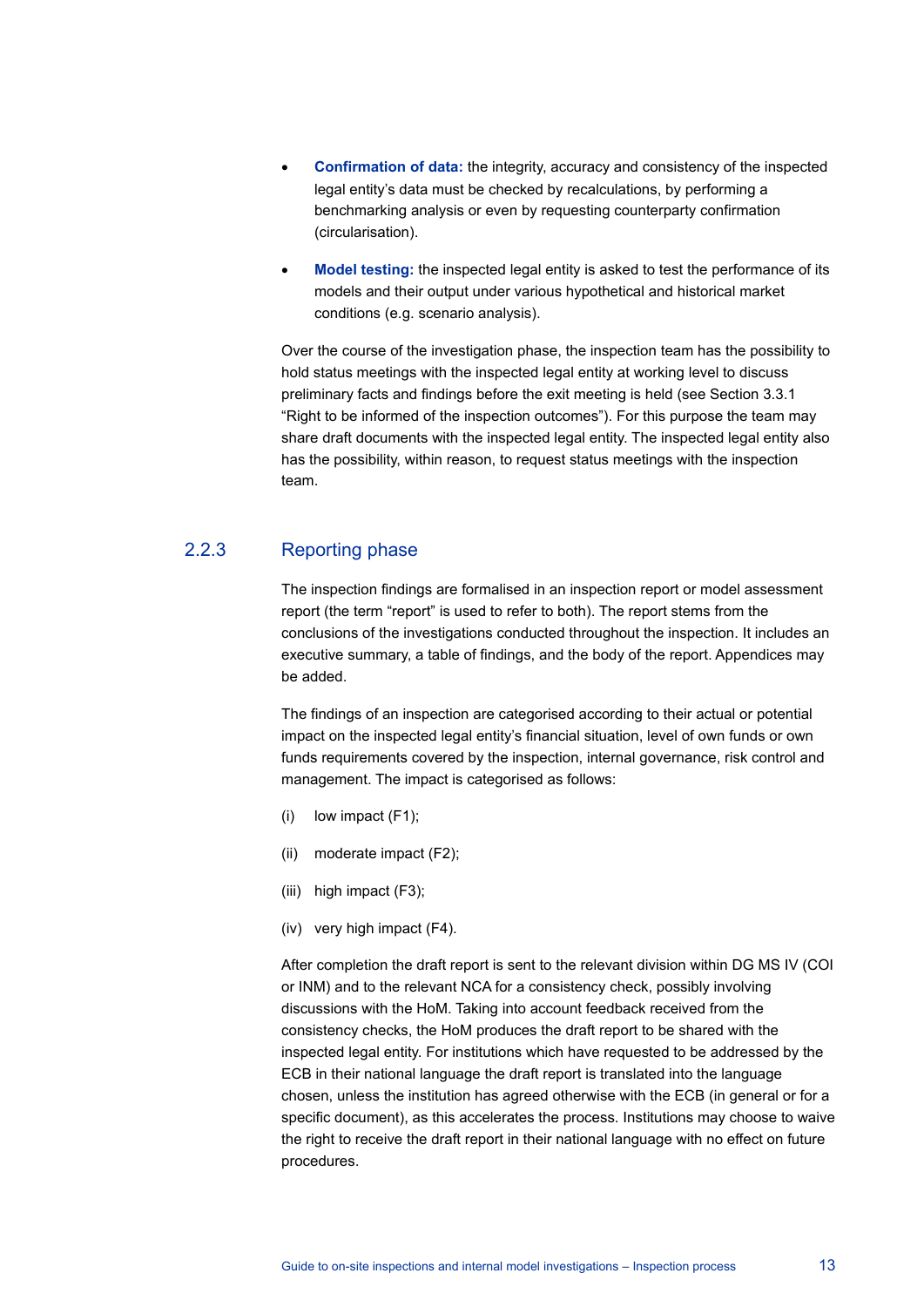The HoM sends the draft report of the inspection, together with a standardised feedback template, to the inspected legal entity. The inspected legal entity may fill out the feedback template. Based on the draft report, the HoM calls an exit meeting and invites the persons effectively directing the business of the inspected legal entity.

The aim of the exit meeting is to discuss the report with the inspected legal entity. It is chaired by the HoM and representatives from the relevant division within DG MS IV, the NCAs and the JST are invited to attend. The draft report should be sent a few days in advance to enable the inspected legal entity to adequately prepare for the meeting. If the inspected legal entity is a subsidiary of a parent located in a participating Member State, the draft report can also be shared with the parent. In the case of inspections of groups with a parent located in a participating Member State, the draft report is sent to the parent.

During the exit meeting, the HoM presents the outcome of the inspection. This opens the opportunity for the inspected legal entity to provide written feedback within two weeks (see Section 3.3.1 "Possibility to comment on the facts and findings").

Afterwards the HoM finalises the draft report based on the feedback received, if necessary. The feedback template is then completed with the HoM's response and attached to the final report, which is signed by the HoM. The final report is then sent to the relevant inspected legal entity. If the inspection is conducted on a group of credit institutions with a parent located in a participating Member State, or if the inspected legal entity is a subsidiary of a parent located in a participating Member State, the final report is sent to the parent.

The report serves as a basis for: in the case of OSIs either (i) a draft follow-up letter that includes recommendations to remedy the shortcomings mentioned in the report or (ii) a draft decision that stipulates binding supervisory measures to remedy those shortcomings.

In the specific case of IMIs, the report serves as the basis for a draft decision which communicates the result of an application for a model approval or model change approval (if applicable) or the assessment of a model. Figure 2 lists the steps involved in the reporting phase.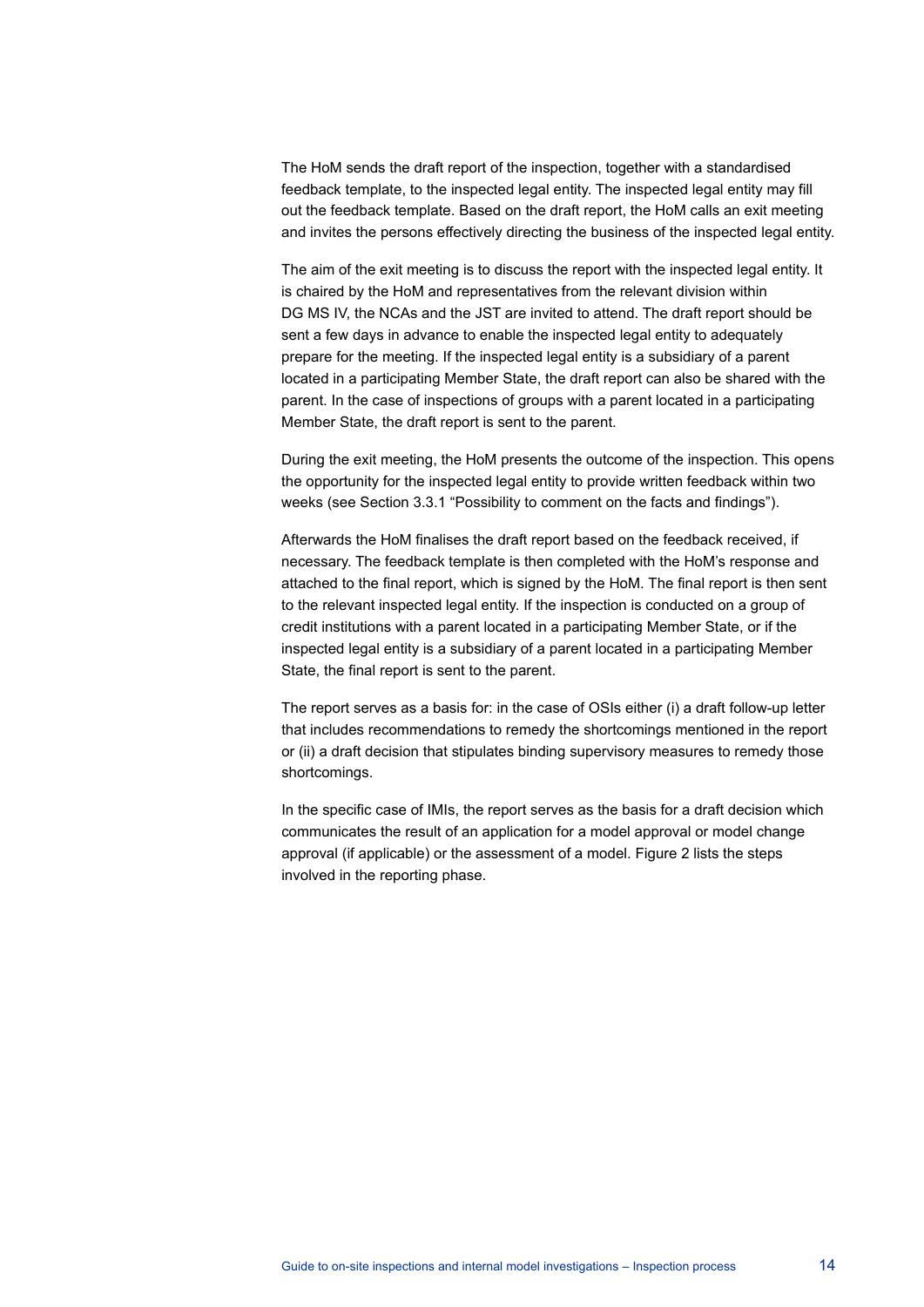#### **Figure 2**

#### Steps of the reporting phase

**1) Inspection / Assessment report is drafted**

**2) Consistency reviews are completed** 

**3) Draft report is sent to the institution**

**4) Exit meeting is held**

**5) Feedback is received from the inspected legal entity and report revised accordingly**

**6) Report is finalised, signed by the HoM and sent to the inspected legal entity**

**7) Draft follow-up letter including remedial actions or the draft decision is prepared**

**8) The draft follow-up letter / draft decision is sent to the inspected legal entity**

<span id="page-15-0"></span>**9) Closing meeting is held (if applicable)**

### 2.3 Inspection outcomes

j

### 2.3.1 Presentation of the requested remedial actions

The final phase of the inspection enables the ECB to present any recommendations or required supervisory measures to the inspected legal entity in the form of one of two different instruments.

The first instrument, a letter expressing supervisory expectations, constitutes an operational act and is mostly applied to OSIs. It is not legally binding and does not require a decision by the SB. Hence, the formal procedure for the adoption of an ECB decision, including the right to be heard, is not followed.

After consulting with the relevant division of DG MS IV, the JSTC sends a draft of the follow-up letter, which includes recommendations, to the inspected legal entity. In the case of OSIs, this is done before the closing meeting is held.<sup>[14](#page-15-1)</sup> The closing meeting, arranged and chaired by the JSTC, is also attended by the HoM and possibly representatives from the relevant division of DG MS IV. The aim of this meeting is to inform the inspected legal entity of any recommended follow-up to the inspection. After the closing meeting, which officially ends the reporting phase of the inspection, the inspected legal entity, as well as the relevant NCA(s), receives the final follow-up document from the ECB.

<span id="page-15-1"></span><sup>&</sup>lt;sup>14</sup> No closing meeting is included in the process for IMIs.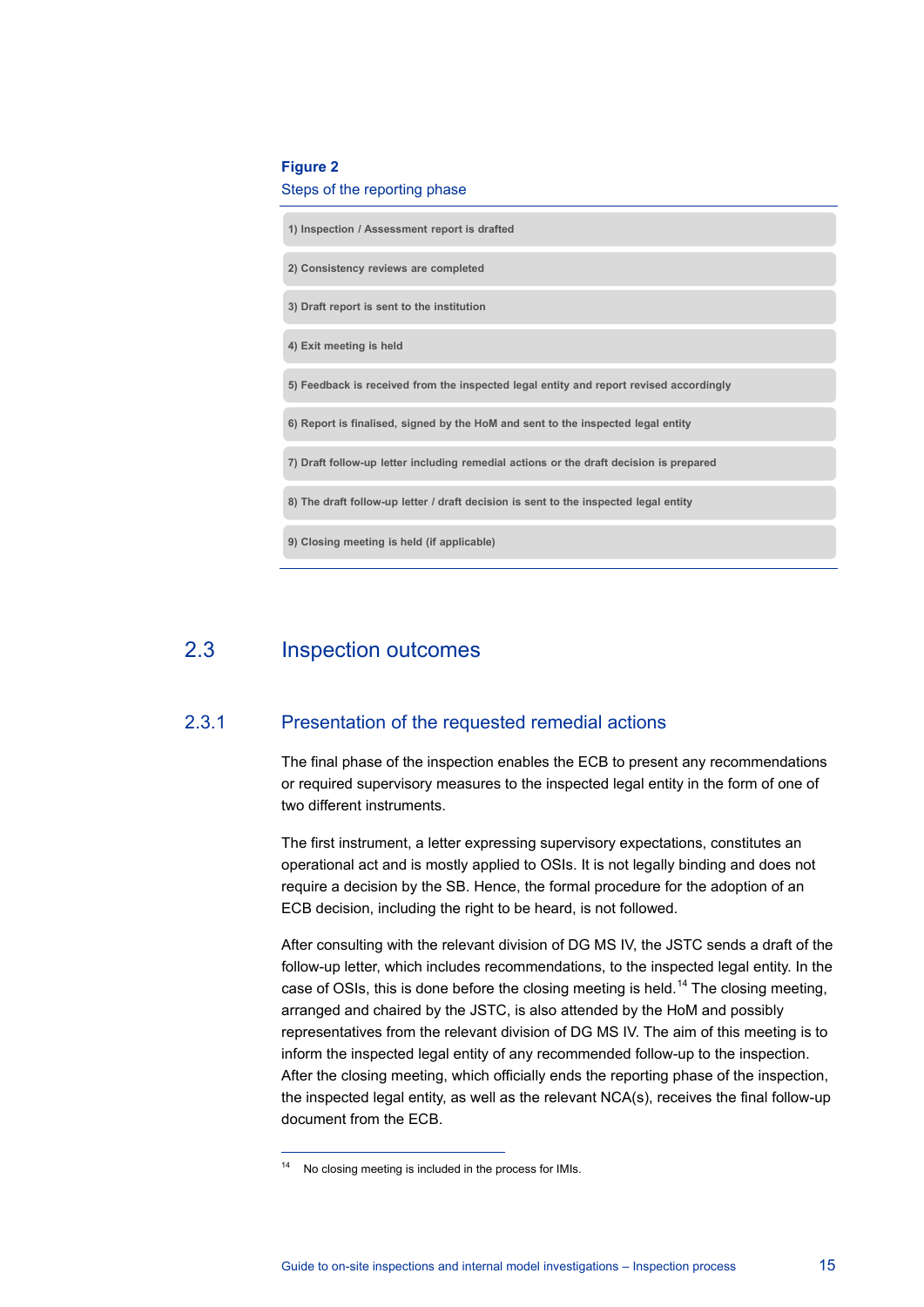The second instrument is an ECB supervisory decision addressed to the inspected legal entity and containing legally binding supervisory measures. In the case of IMIs, it also contains the ECB assessment of an initial application for a model approval or for the approval of a model change (if applicable), or the ECB assessment of a model already in place.

For the adoption of such a decision, the non-objection procedure established in Article 26(8) of the SSM Regulation is followed and the due process principles established in Article 22 of the same Regulation and further elaborated in Articles 25 to 35 of the SSM Framework Regulation, including the hearing of the affected party, are observed.

The JST prepares the proposal for a draft decision. For IMIs, however, the proposal is prepared by the relevant DG MS IV Division for submission to the SB. In such cases the proposal, which is based on the report and the outcome of the consistency checks, is sent to the JST for review.

The draft decision (for both OSIs and IMIs) is then submitted to the SB and, after acceptance, the complete draft decision is sent to the inspected legal entity, in accordance with the "right to be heard" as contemplated in Article 31 of the SSM Framework Regulation. At the end of the hearing period<sup>[15](#page-16-0)</sup> the JST or, in the case of IMIs, the relevant DG MS IV Division, addresses the comments from the inspected legal entity and, if appropriate, revises the draft decision. This revised draft decision is then submitted again to the SB and, after acceptance, adopted by the Governing Council using the non-objection procedure. The finalised ECB decision is then sent to the inspected legal entity with immediate legally binding effect.

For decisions adopted after conducting an IMI, besides addressing the institution's request for approval the ECB supervisory decision may exercise other supervisory powers that take one of the following forms.

- (i) Conditions: these suspend the legal effectiveness of an ECB permission to use, change or extend an internal model until the inspected legal entity has undertaken a specific remedial action in order to ensure compliance with a legal requirement.
- (ii) Limitations: these restrict or modify the use of a model. A restriction can, for example, prohibit the use of the model for certain portfolios, whereas a modification can, for example, prescribe changes to the values of certain model parameters or to the calculated own funds requirements. In either form, a limitation must be applied as of the date on which the permission granted under the decision becomes effective, i.e. usually immediately, unless the decision stipulates a specific date as of which the new model will be used.
- (iii) Obligations: these are remedial actions imposed on an inspected legal entity in order to ensure compliance with a legal requirement, without postponing or

j

<span id="page-16-0"></span>In general, the hearing period is 2 weeks. However, the inspected legal entity may request an extension or send its comments earlier.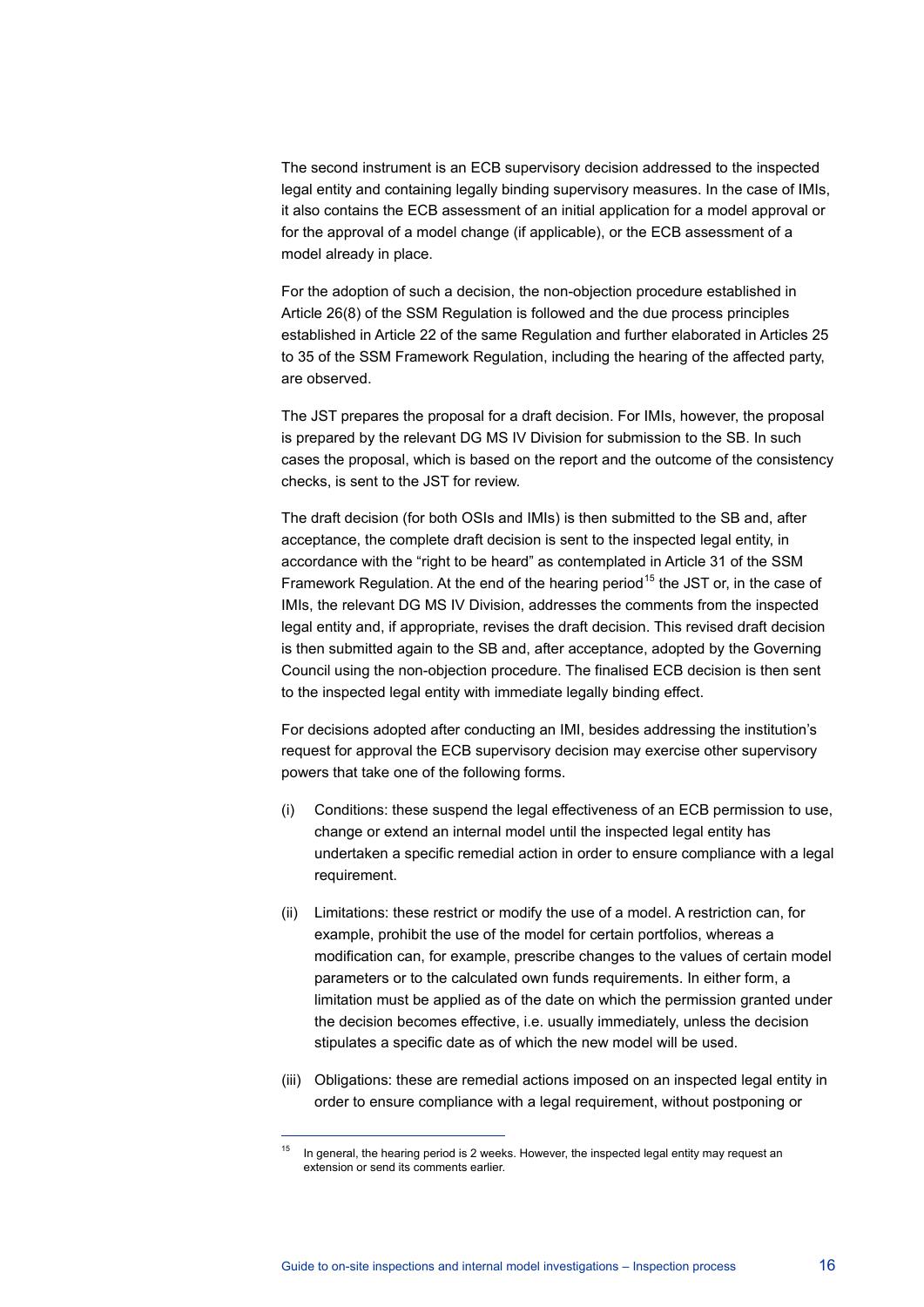limiting the use of the internal model. Obligations include a deadline for completing the remedial actions requested.

(iv) Recommendations: these are actions recommended to the inspected legal entity. Unlike obligations, they are not legally binding.

The violation of a limitation, or the failure to give satisfactory proof of completion of the obligations within the stated deadlines, may cause the ECB to reconsider the terms of the permission; this may include the revocation in whole or in part of the decision.

In most cases an IMI results in a decision, whereas an OSI usually results in a recommendation.

### 2.3.2 The follow-up phase

### Recommendations and action plan

The JSTs are responsible for the follow-up phase of the inspection.

As described in Section 2.3.1 "Presentation of the requested remedial actions", the ECB sends a final follow-up letter/decision (in the case of OSIs) or a final decision (in the case of IMIs) to the CEO of the inspected legal entity describing the recommended/required actions or the supervisory measures, including their deadlines, if appropriate.

If the outcome of the inspection takes the form of a decision, in a second stage, and by the date set by the ECB, the inspected legal entity is asked to send a response, including its action plan, detailing how it will address the corrective steps required by the ECB. The objective of this phase is to ensure that the inspected legal entity addresses the actions requested by the ECB in a timely manner. The content of this response is assessed by the JSTC.

### Follow-up of the measures required of the inspected legal entity

The JSTC is responsible for following up on the implementation of the corrective measures by the inspected legal entity until they have been completed. The entity may be required to submit updates on the remedial action to the JSTC by interim deadlines.

At the deadline set out in the action plan, the ECB may decide: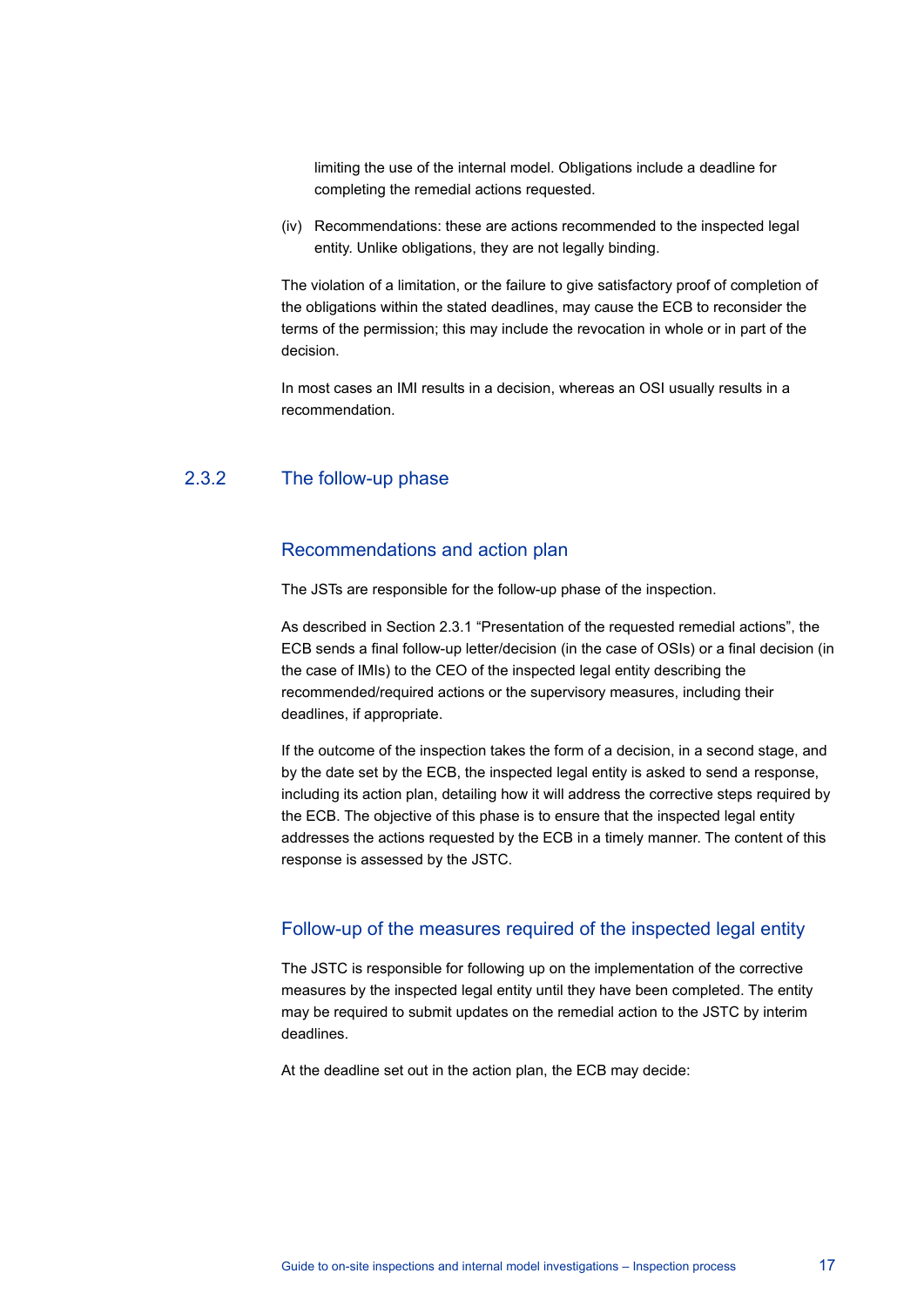- $\bullet$  to close the follow-up phase, <sup>[16](#page-18-0)</sup> if it considers that the actions taken by the inspected legal entity are fully compliant with the follow-up request;
- to request additional information, in order to adjust the action plan.

If the inspected legal entity has not implemented the measures imposed in the decision within the relevant time frame, the ECB has the power to enforce supervisory measures.<sup>[17](#page-18-1)</sup>

j

<span id="page-18-1"></span><span id="page-18-0"></span> $16$  Agreement to close the follow-up phase may be contingent upon the inspected legal entity fulfilling the obligations deriving from a decision.

<sup>&</sup>lt;sup>17</sup> The ECB is entrusted with disciplinary powers providing the right to apply administrative sanctions and measures aimed at preventing and resolving banking crises. All decisions taken by the SB in this regard must be approved by the ECB Governing Council through a non-objection procedure, in accordance with Article 26(8) of the SSM Regulation and Article 13g of Decision ECB/2014/1 of 22 January 2014 amending Decision ECB/2004/2 adopting the Rules of Procedure of the European Central Bank.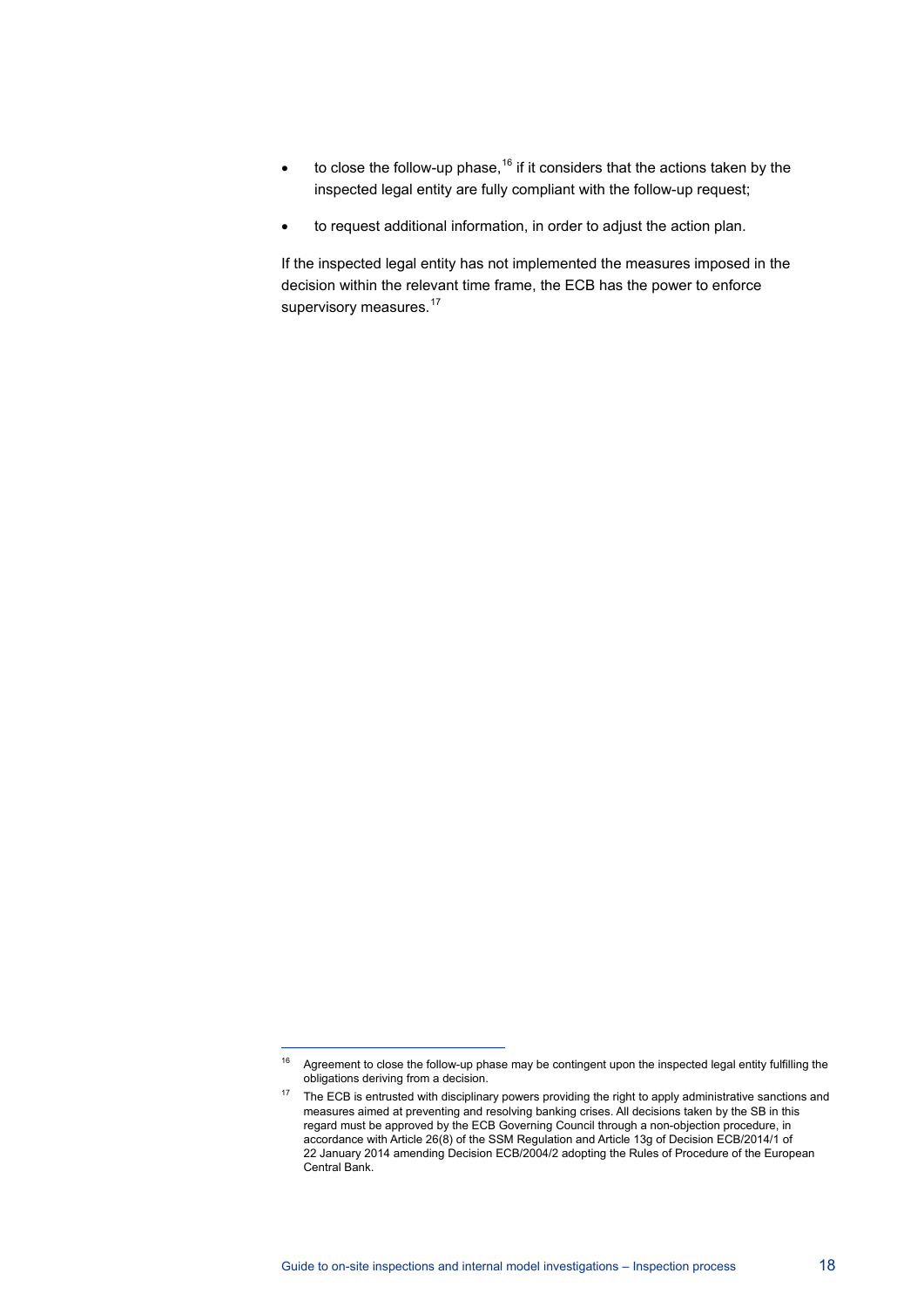# <span id="page-19-0"></span>3 Applicable principles for inspections

## 3.1 Inspection team's supervisory and investigatory powers

### <span id="page-19-1"></span>General work

j

The proper conduct and efficiency of the inspection should be the common goal of inspectors and the inspected legal entity. An inspected legal entity's internal rules and policies should not be misused to interfere with this goal.

### Right of access to business premises

In order to perform its investigations, the inspection team has the right to access the business premises of the inspected legal entities covered by the scope of the inspection. [18](#page-19-2)

The extent to which property is protected depends on the particularities of national law. In this regard, in accordance with Article 13 of the SSM Regulation the ECB must respect those national laws which require prior authorisation by judicial authorities for inspections.

### Right to request any information or document

The inspection team may, within the scope of the inspection, conduct all necessary investigations of any persons referred to in Article 10(1) of the SSM Regulation<sup>[19](#page-19-3)</sup> established or located in a participating Member State, and of any other undertaking included in supervision on a consolidated basis where the ECB is the consolidating supervisor. Therefore, in relation to the activities and operations included in the scope of the inspection, the inspection team has the right $^{20}$  $^{20}$  $^{20}$  to:

- request from the inspected legal entity any information, explanation or justification;
- be provided with and check every document it requires of whatever nature, such as books and records, registers, contracts, statements, official reports, accounting documents and methodological documentation;

<span id="page-19-2"></span><sup>&</sup>lt;sup>18</sup> Article 12(2) of the SSM Regulation and Article 143(3) of the SSM Framework Regulation.

<span id="page-19-3"></span><sup>&</sup>lt;sup>19</sup> Credit institutions, financial holding companies, mixed financial holding companies and mixed-activity holding companies established in the participating Member States as well as persons belonging to these entities and third parties to whom these entities have outsourced functions or activities.

<span id="page-19-4"></span> $20$  In accordance with Articles 10 and 11 of the SSM Regulation and Article 139 of the SSM Framework Regulation.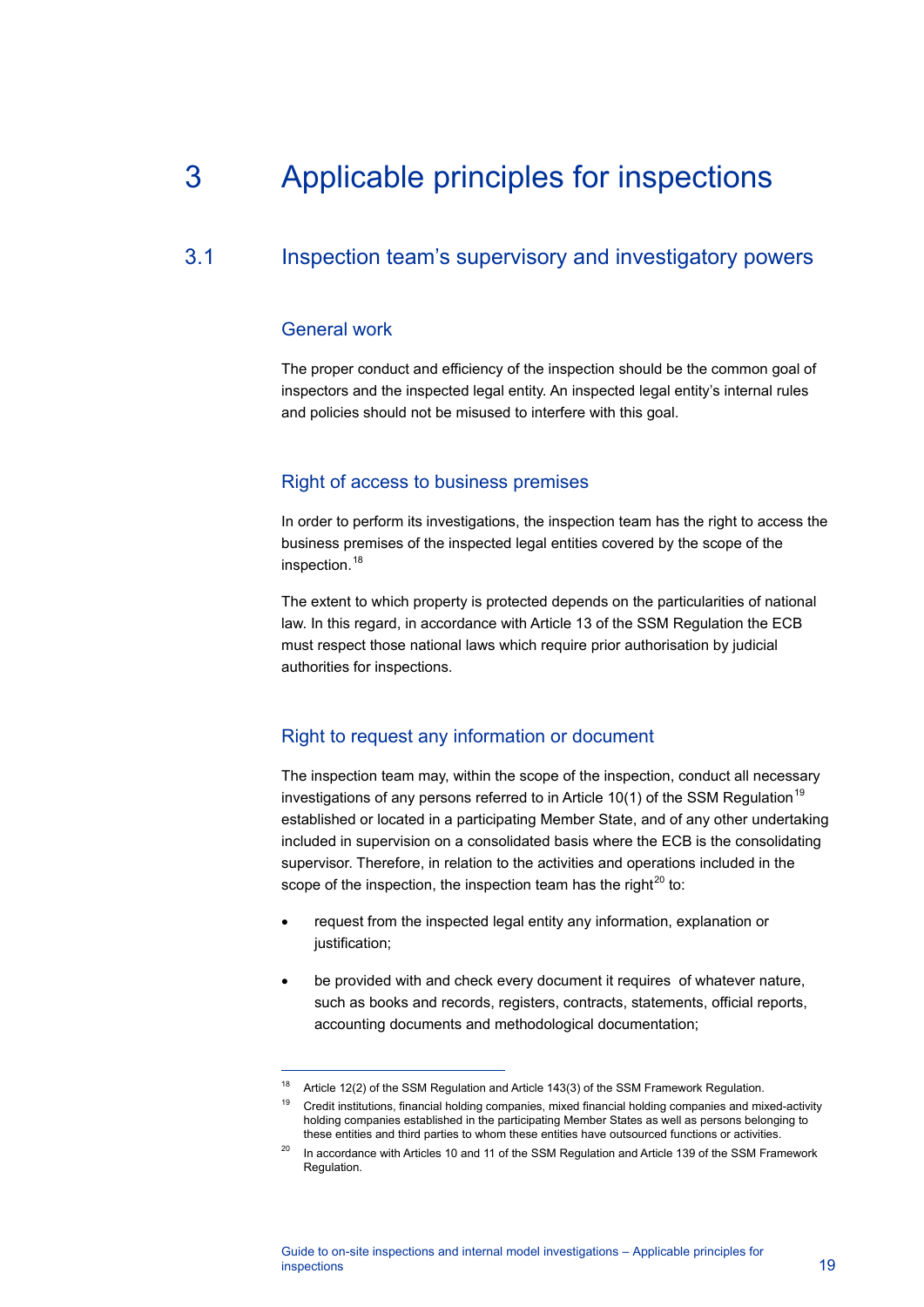- take copies of or extracts from these documents, if they are not provided electronically;
- carry out the checks by having read-only access to all relevant IT systems, databases, IT tools, electronic files and data used by the inspected legal entity.

### Right to receive explanations

The inspection team has the right to obtain written or oral explanations from any person referred to in Article 10(1) of the SSM Regulation, regardless of their seniority, who could provide it with information and documents useful to its investigations. In this capacity, the inspection team may request the cooperation of the representatives or qualified staff of the inspected legal entity, according to the nature of the information requested.<sup>[21](#page-20-1)</sup>

The ECB may also interview any other person who consents to be interviewed for the purpose of collecting information relating to the subject matter of an investigation.

### Exchange of information with the statutory auditors

In accordance with Article 56(f) of CRD IV and Article 12(2) of Regulation (EU) No 537/2014 on specific requirements regarding the statutory audit of public-interest entities, $^{22}$  $^{22}$  $^{22}$  the HoM may contact the inspected legal entity's statutory auditors in order to gather all the information and/or relevant points of view within the scope of the inspection.

### Right to ask NCAs for assistance in the event of opposition

<span id="page-20-0"></span>Under Article 12(5) of the SSM Regulation, if any person opposes the conduct of the inspection the NCA concerned must provide the HoM with the necessary assistance, in accordance with national laws.

## <span id="page-20-1"></span>3.2 Inspection team's practices

j

The inspection team acts in an ethical and professional manner in accordance with applicable laws, regulations and professional procedures. It takes into account the operating constraints of the entity being inspected, insofar as this does not hamper the investigation process.

 $21$  In accordance with Article 11 of the SSM Regulation.

<span id="page-20-2"></span><sup>&</sup>lt;sup>22</sup> Regulation (EU) No 537/2014 of the European Parliament and of the Council of 16 April 2014 on specific requirements regarding statutory audit of public-interest entities (OJ L 158, 27.5.2014, p. 77).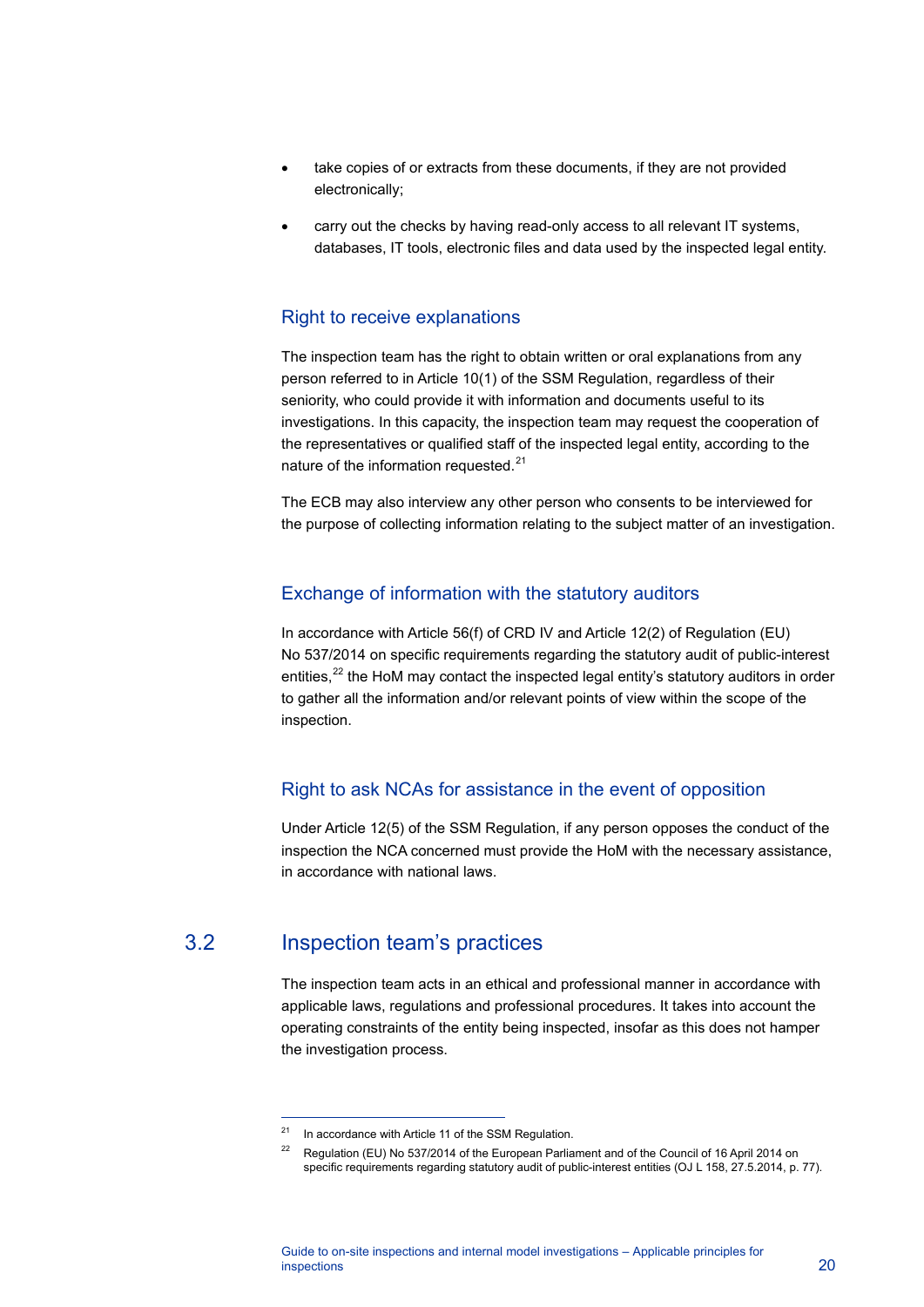### Professional secrecy

Article 27 of the SSM Regulation defines the professional secrecy standards of the ECB in the context of the SSM. In this perspective "*Members of the Supervisory Board, staff of the ECB and staff seconded by participating Member States carrying out supervisory duties, even after their duties are ceased, shall be subject to the professional secrecy requirements set out in Article 37 of the Statute of the ESCB and of the ECB and in the relevant acts of Union law.*"

In addition, the obligation of professional secrecy as defined in Article 53 of CRD IV (as implemented in the relevant national law) applies to all persons working for or who have worked for the competent authorities and auditors or experts acting on behalf of the competent authorities. Professional secrecy entails the general obligation not to disclose information received in an official capacity, except in the cases contemplated by law.

External firms are contractually obliged to comply with the ECB's strict professional secrecy requirements. They, and their staff, are required to sign individual confidentiality agreements to that effect. Throughout the inspection, additional measures are put in place to share any confidential data only on a "need to know" basis and safeguard it with the highest possible level of protection.

Professional secrecy is applicable to the facts, actions and non-public information that the inspection team members become aware of during the inspection. It extends to all confidential information obtained during the checks performed.

### Independence and objectivity

The ECB, with the assistance of the NCAs providing the resources for the inspections, must ensure that the inspection team's members avoid any conflict of interest.

Article 10(3) of the ECB [Guideline of 12 March 2015](https://www.ecb.europa.eu/ecb/legal/pdf/celex_32015o0012_en_txt.pdf) $^{23}$  $^{23}$  $^{23}$  identifies the rules to be complied with during an inspection, as regards the prohibition on receiving advantages: "*By way of derogation from paragraph 2, no exemptions shall be made for advantages offered by credit institutions to ECB or NCA staff members during inspections or audit missions except hospitality of a negligible value offered during work-related meetings*".

Within the context of the investigations, the inspection team must refrain from giving any advice or sharing personal opinions.

<span id="page-21-0"></span>ECB Guideline of 12 March 2015 laying down the principles of an Ethics Framework for the Single Supervisory Mechanism (ECB/2015/12) (OJ L 135, 2.6.2015, p. 29).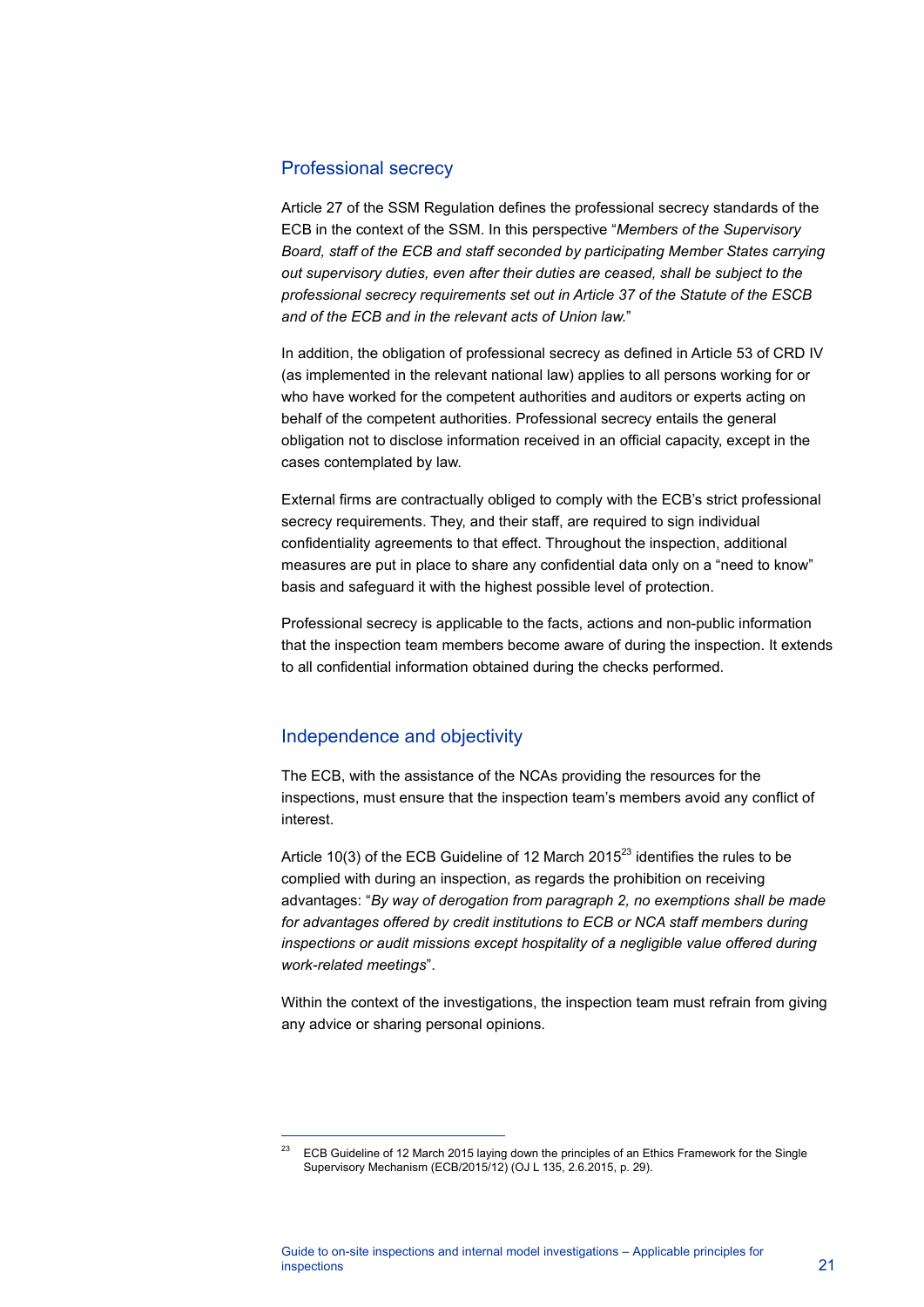### Compliance with the internal rules of the inspected legal entity

The inspection team must comply with the inspected legal entity's internal rules regarding data protection, information systems and physical access to premises, as communicated by the inspected legal entity, to the extent compatible with the inspection's needs. The inspection team must refrain from any unauthorised use of equipment or access made available for the purpose of the investigations. The team must be able to access, in read mode, relevant information systems and databases, but may not request or accept any access rights allowing the modification of documents or internal data.

## <span id="page-22-0"></span>3.3 Inspected legal entities' rights and the supervisor's expectations

### 3.3.1 Rights of the inspected legal entities

### Right to be informed of the start of the inspection

As envisaged by Article 145(1) of the SSM Framework Regulation, the ECB notifies the legal person subject to an inspection of its decision to conduct the inspection at least five working days before the start date. Nevertheless, Article 145(2) of the same Regulation specifies that, when required by the *"proper conduct and efficiency of the inspection"*, the ECB may carry out an inspection without notifying the supervised entity beforehand.

### Possibility to comment on the facts and findings

The inspected legal entity is given the opportunity to submit written comments on the content of the draft report within a period of two weeks. These comments should focus on the executive summary and key findings and should be submitted in a feedback template (3-column-table) that will be provided to the inspected legal entity along with the draft report. The first column is used to quote the parts of the draft report the inspected legal entity wishes to comment on; the second column is used by the inspected legal entity to comment on the report; and the third column is used by the HoM to respond to the comments received. The filled-out feedback template will be added to the final report as an annex. The HoM takes the feedback provided into account when finalising the report after the exit meeting.

### Right to be informed of the inspection outcomes

During the inspection, the senior management of the inspected legal entity may ask the HoM to have one or several status meetings on the progress of the inspection or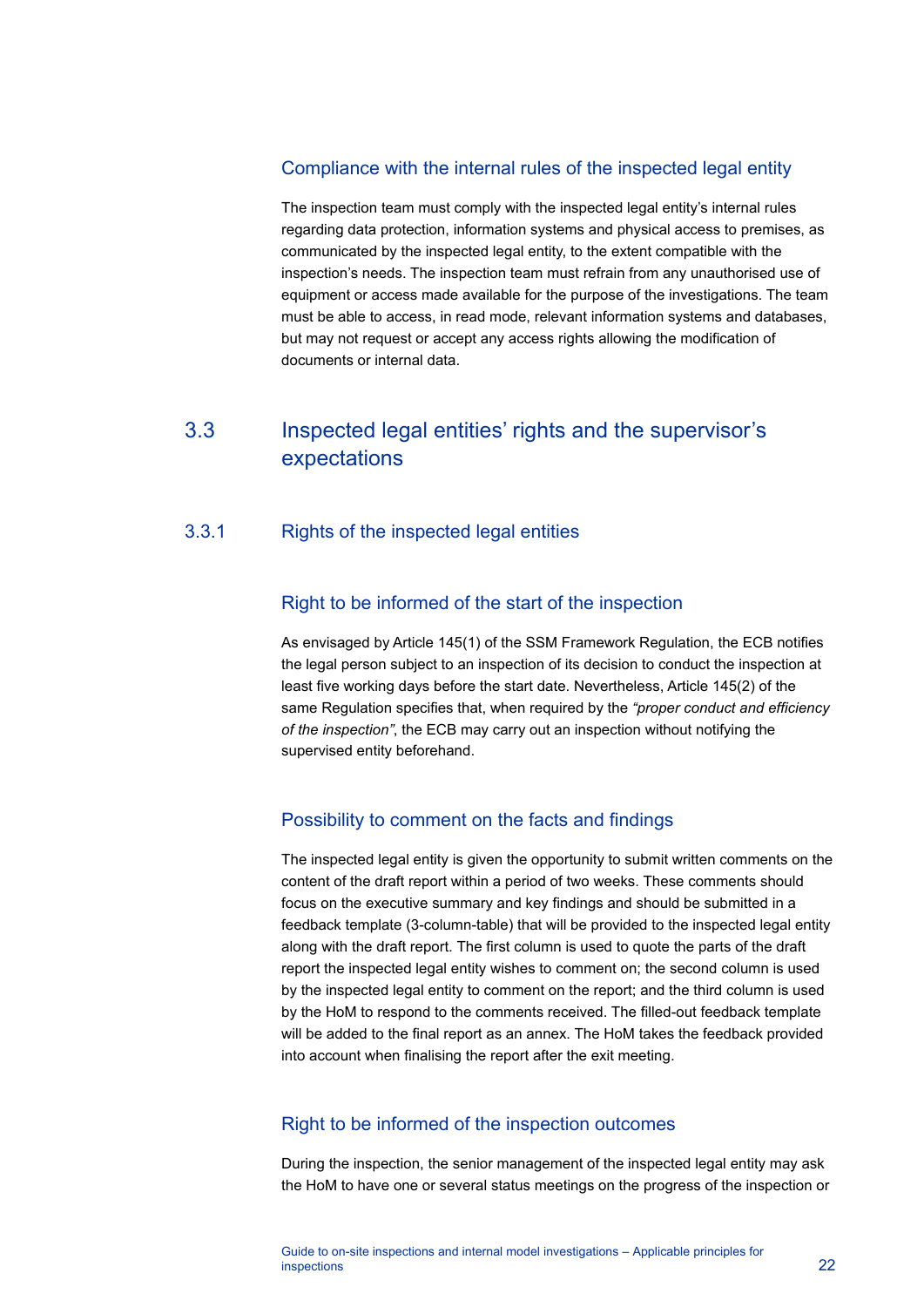on any related topic. At these meetings, the inspected legal entity may communicate its observations concerning the inspection investigations in order to highlight any useful information. Before such a meeting takes place the inspected legal entity should communicate the topics for discussion, as well as the rationale and goals of the meeting.

After the investigation has been completed, a report is prepared. The draft report includes the facts and findings, which are discussed by the HoM with the inspected legal entity during the exit meeting.

The results of the inspection are provided to the inspected legal entity through a final report which is signed by the HoM and sent to the inspected legal entity (or its parent, see Section 2.2.3 "Reporting phase") by the ECB. A draft follow-up letter or draft decision is then sent to the inspected legal entity containing either the recommendations or the supervisory measures to be implemented by it. The inspected legal entity can discuss the draft follow-up letter during the closing meeting, which is chaired by the JSTC and attended by the HoM. In the case of a supervisory decision, which involves a formal "right to be heard" period at a later stage, closing meetings are generally not held.

### 3.3.2 The supervisor's expectations with regard to inspected legal entities

### Professional working conditions

Inspected legal entities must make the necessary arrangements to enable the inspection team to fully exercise its investigatory powers as described in Chapter III, Section 1 of the SSM Regulation. In particular, they must provide the members of the inspection team with access to all the documents necessary to carry out its investigations as well as all the qualified staff members needed to obtain access to the information required.

### Confidentiality of the documents exchanged during the inspection

The inspected legal entities are expected, in accordance with the applicable law, to preserve the confidentiality of documents provided by the ECB or NCAs in the context of the inspection process and its follow-up. Similarly, the HoM is responsible for preserving the confidentiality of the documents provided by the inspected legal entity.

### Communication during the inspection

The inspected legal entity should inform the HoM of any difficulties encountered in implementing the provisions of this Guide, especially if they could have an impact on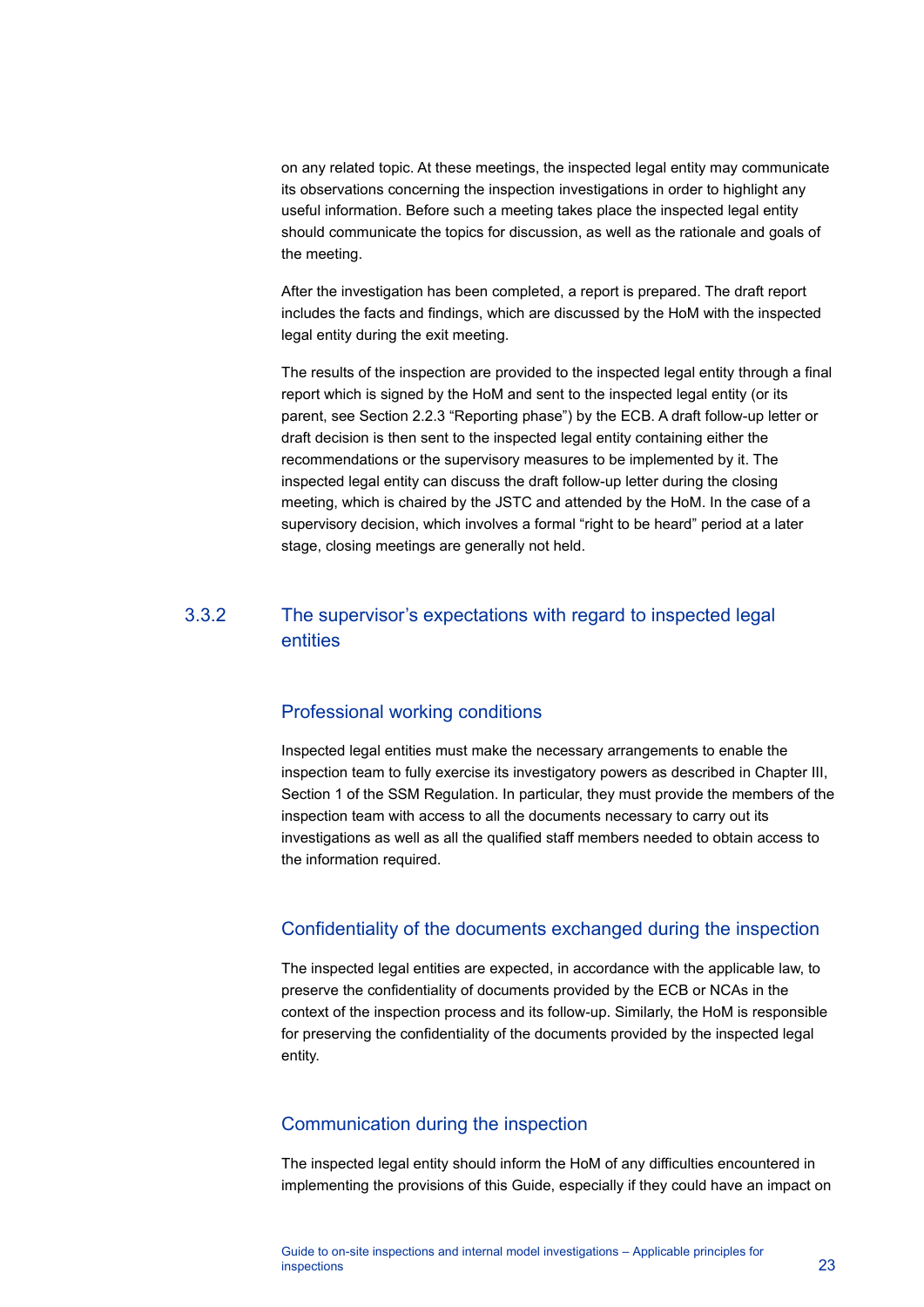the inspection team's work plan or the duration of the inspection. The HoM should report such difficulties and their potential impact on the duration and deliverables of the mission to the ECB and the relevant NCA.

## 3.3.3 Cooperation expected from the inspected legal entity's representatives during the inspection

In order to conduct the inspection, practical aspects such as physical access to the premises, requests for information and meetings are agreed at the start of the inspection by the inspected legal entity and the HoM.

### Operating conditions

The inspected legal entity should ensure that the inspection team has the appropriate operating conditions such as, but not limited to, secured offices, individual workstations, internet access and telephones, etc. in a suitable room that can be locked and is located near the areas being inspected.

The inspection team may require one or several email boxes to be opened at the entity's address to facilitate the organisation of meetings and the submission of any documents required. At the end of the inspection the inspection team may ask the inspected legal entity to provide a copy of the content of its email boxes.

### Submission of information required

The documents required by the inspection team should be provided in electronic format, but also on paper if required by the team.

For the inspection team's convenience, a folder, broken down by topic and to which the team should be given access, may be created in the inspected legal entity's information system or alternatively in a secure shared drive for data exchange if necessary.

### Availability of the inspected entity's staff

The inspected legal entity's senior management and employees are expected to respond to the inspection team's interview and information requests in a timely manner without any unnecessary delays. They should cooperate in good faith and with speed and competence on requests for interviews and information.

Requests for information should be answered with careful consideration and delivered within agreed timelines. The persons concerned should also inform the inspection team members of any relevant related information, even if it is not explicitly requested by them.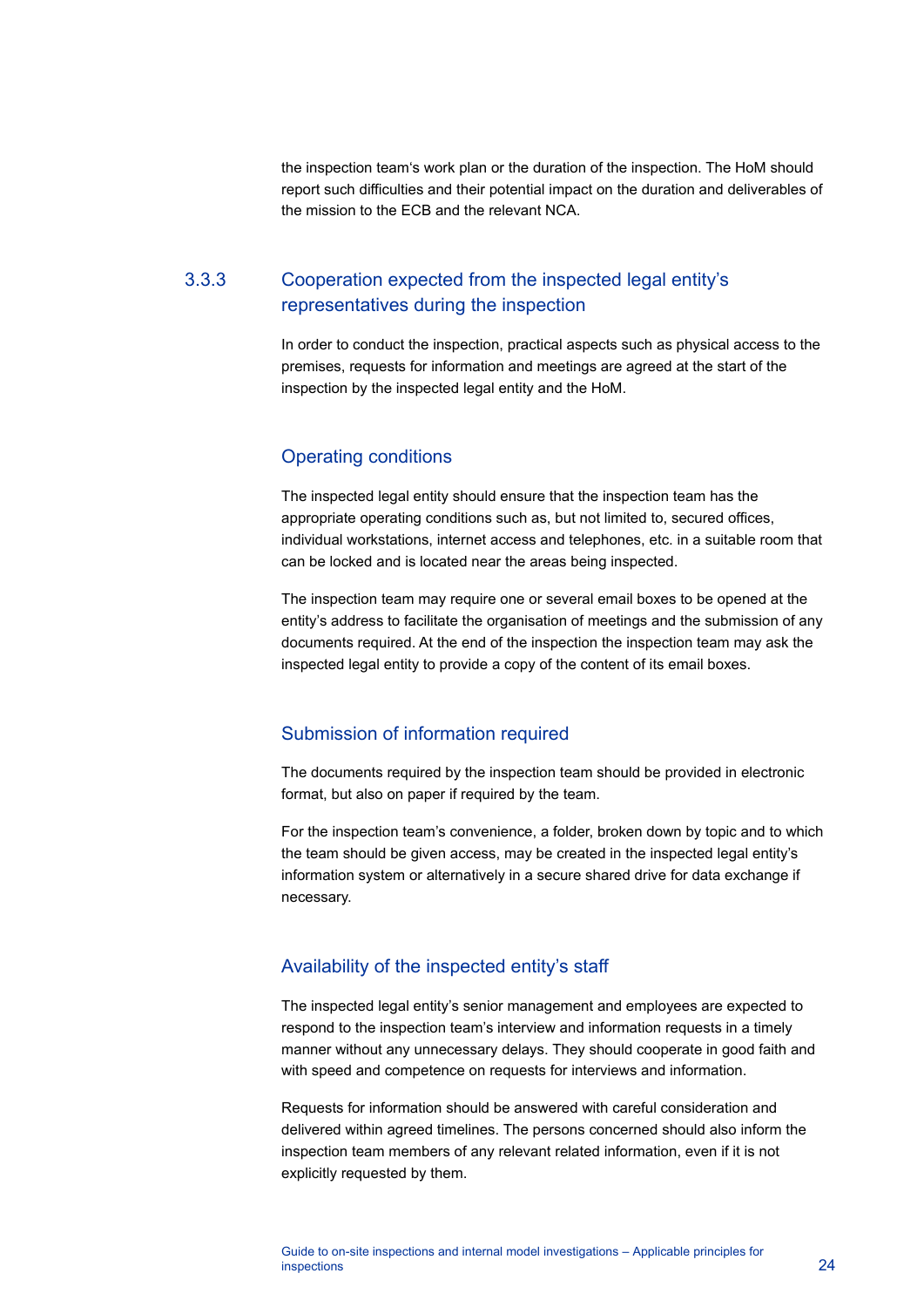The inspected legal entities are expected to provide the required documents and files as soon as possible, when available immediately, or otherwise within a reasonable time frame, as requested by the HoM. The HoM should assess the challenges faced by the inspected legal entity with due consideration for the time constraints of the inspection and prioritise the information requests.

### Organisation of meetings

Inspected legal entities should facilitate the organisation of meetings with contact persons the inspection team wishes to meet. These counterparts could be internal or external stakeholders at any level, particularly consultants or providers of outsourced services. The inspected legal entity should ensure that all the interviews requested by the inspection team take place as soon as possible.

### Seniority of the inspected entities' representatives

It is expected that the respective manager (see Section 2.2.2 "Kick-off meeting") will be present or represented at a sufficiently senior level at meetings dealing with the strategy or operational policy of the inspected legal entity. The HoM may further specify who should attend. The respective manager should attend, in particular, the kick-off meeting, as well as meetings at which the inspection team's findings and the JSTC's recommendations are presented, i.e. the exit and closing meetings.

### Appointment of a point of contact

The HoM may request a point of contact with enough seniority within the inspected legal entity's organisation to ensure that the inspection team's requests are handled correctly and in good time and that the right people are contacted directly by the team. The point of contact may facilitate exchanges between the inspection team and the inspected legal entity.

In this case, the inspected legal entity should appoint a contact person with adequate seniority in functional and hierarchical terms to interact with the inspection team. This person should have a position that enables him/her to follow up and organise the interviews and information requests. It is the responsibility of the inspected legal entity to ensure that either the designated person or, when necessary, a replacement is available during normal office hours, in order to avoid delays to or the prevention of the inspection.

However, whenever the HoM deems it necessary, any team member has the possibility to contact any other staff member(s) of the inspected legal entity directly and hold a meeting without the contact person being present.